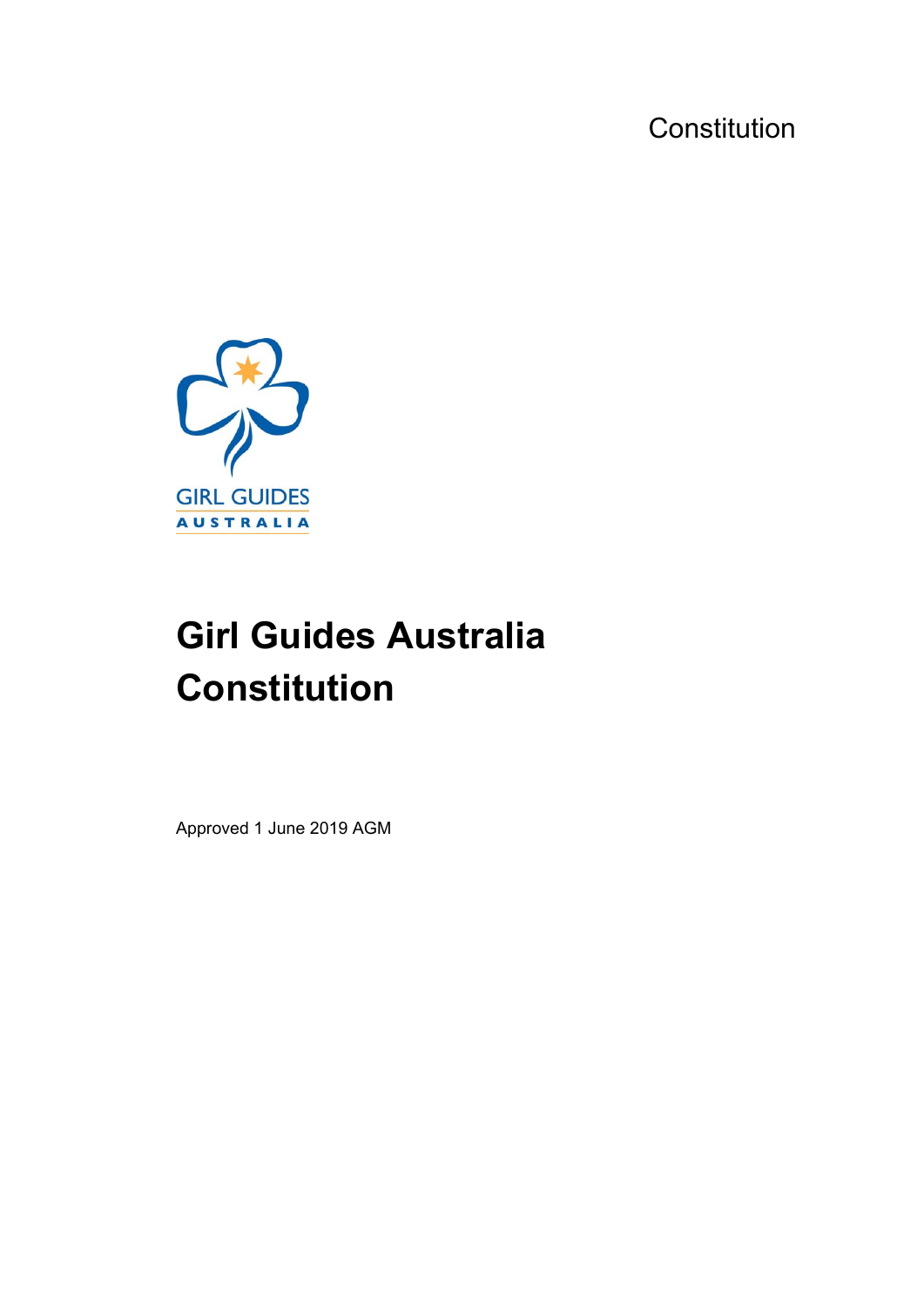# Table of contents

|    | <b>Constitution</b><br>3             |     |  |  |
|----|--------------------------------------|-----|--|--|
| 1  | Company's name                       | 3   |  |  |
| 2  | <b>Company's purposes</b>            | 3   |  |  |
|    | 2.1                                  |     |  |  |
|    | 2.2                                  |     |  |  |
| 3  | <b>Company's powers</b>              | 4   |  |  |
|    | 3.1                                  |     |  |  |
|    |                                      |     |  |  |
| 4  | Not for profit status                | 4   |  |  |
|    | 4.1                                  |     |  |  |
|    | 4.2                                  |     |  |  |
|    | 4.3                                  |     |  |  |
| 5  | <b>Membership</b>                    | 5   |  |  |
|    | 5.1                                  |     |  |  |
|    | 5.2                                  |     |  |  |
|    | 5.3<br>5.4                           |     |  |  |
|    |                                      |     |  |  |
| 6  | When membership ceases               | 6   |  |  |
|    | 6.1                                  | 7   |  |  |
|    | 6.2                                  |     |  |  |
| 7  | <b>Liability of member</b>           |     |  |  |
| 8  | <b>Guarantee by member</b>           | 7   |  |  |
| 9  | <b>Supporters</b>                    | 7   |  |  |
| 10 | <b>Intentionally left Blank</b><br>7 |     |  |  |
| 11 | <b>Winding up</b>                    |     |  |  |
| 12 | <b>Altering this constitution</b>    | 8   |  |  |
|    |                                      | . 8 |  |  |
| 13 | <b>General meetings</b>              | 8   |  |  |
|    |                                      |     |  |  |
|    | 13.1 Definition of general meeting   | 8   |  |  |
|    | 13.3                                 |     |  |  |
|    |                                      |     |  |  |
|    |                                      |     |  |  |
|    |                                      |     |  |  |
|    |                                      |     |  |  |
|    |                                      |     |  |  |
|    |                                      |     |  |  |
|    |                                      |     |  |  |
|    |                                      |     |  |  |
|    |                                      |     |  |  |
|    |                                      |     |  |  |
| 14 | <b>Directors</b>                     | 14  |  |  |
|    |                                      |     |  |  |
|    |                                      |     |  |  |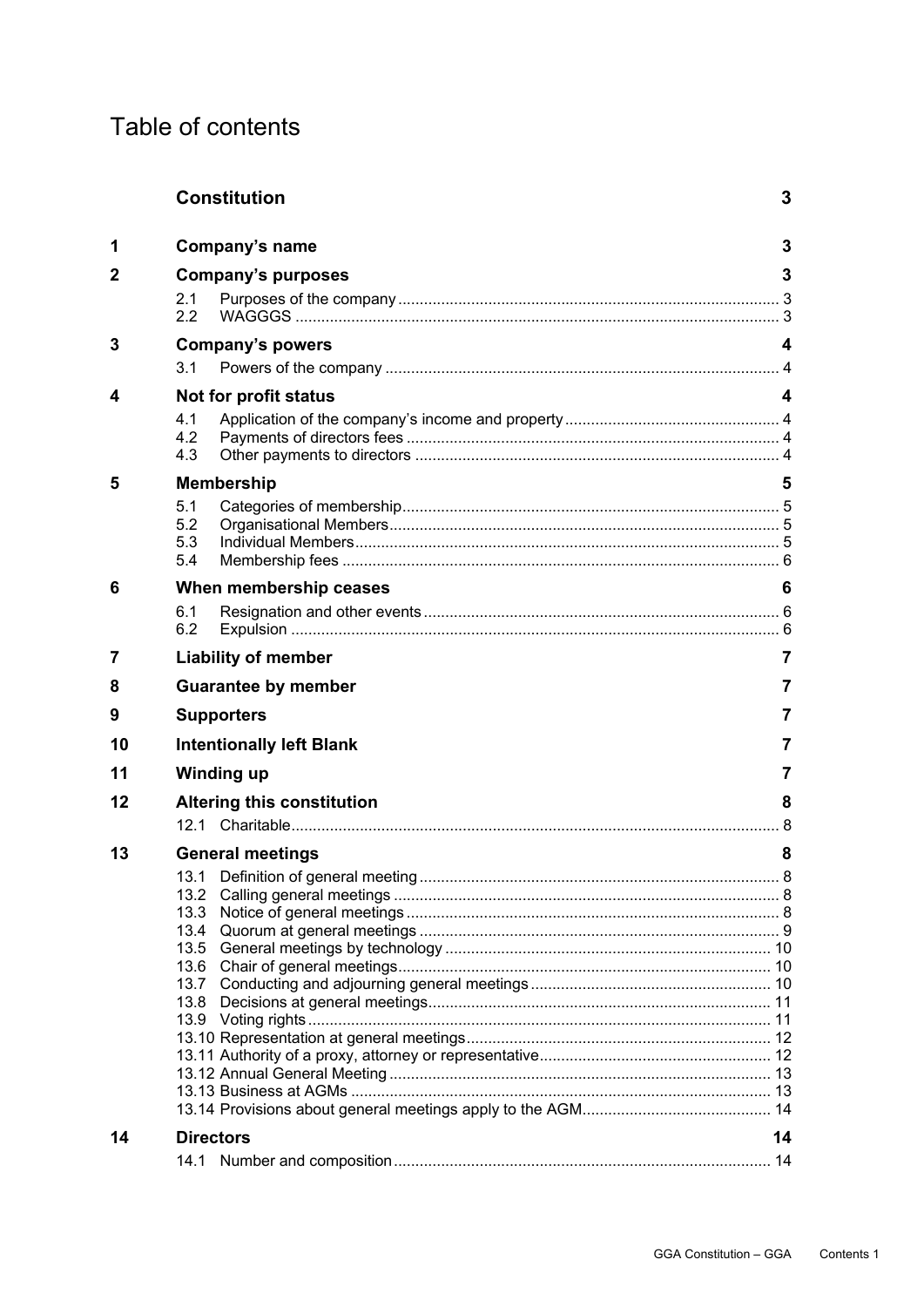# Contents

| 14.13 Directors may contract with the company and hold other offices  17 |
|--------------------------------------------------------------------------|
|                                                                          |
|                                                                          |
|                                                                          |
|                                                                          |
|                                                                          |
|                                                                          |
|                                                                          |
|                                                                          |
|                                                                          |
|                                                                          |
| 21                                                                       |
|                                                                          |
| 22                                                                       |
|                                                                          |
|                                                                          |
|                                                                          |
|                                                                          |
|                                                                          |
| 22                                                                       |
|                                                                          |
| 22                                                                       |
|                                                                          |
|                                                                          |
|                                                                          |
|                                                                          |
|                                                                          |
|                                                                          |
| 24                                                                       |
|                                                                          |
|                                                                          |
|                                                                          |
| 27                                                                       |
|                                                                          |
|                                                                          |
|                                                                          |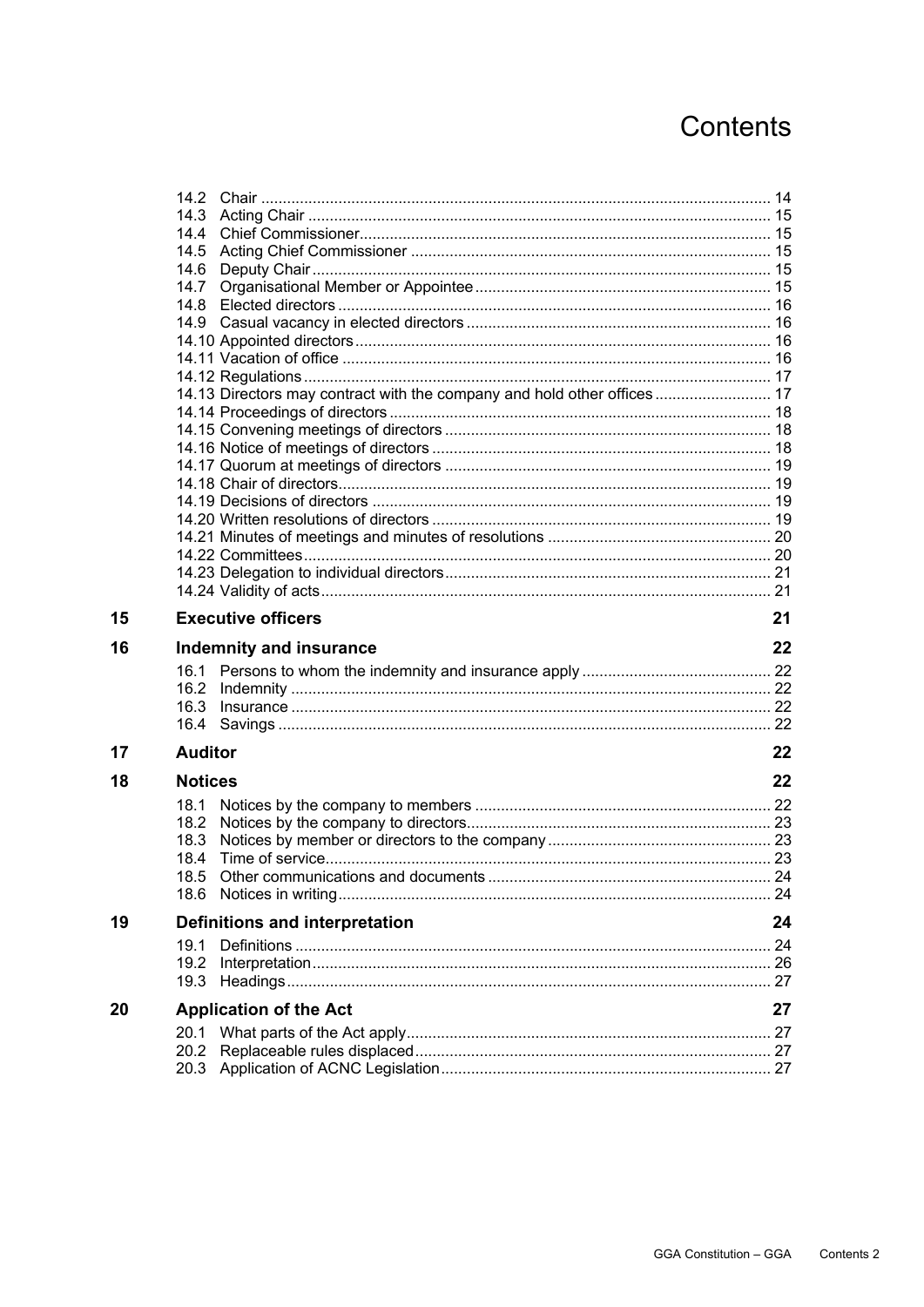# Constitution

# **Girl Guides Australia**

# **A company limited by guarantee**

# 1 Company's name

The name of the company is Girl Guides Australia.

# 2 Company's purposes

#### **2.1 Purposes of the company**

- (a) The purposes of the company are:
	- (1) to provide girls and young women with opportunities for self-training in the development of character, responsible citizenship and service to the community; and
	- (2) to advance other charitable purposes which are beneficial to the community.
- (b) To achieve these purposes, the company may, without limitation:
	- (1) harness the resources of the community in support of the purposes in rule 2.1(a);
	- (2) establish and maintain affiliations and information exchange with other organisations having similar purposes to those in rule 2.1;
	- (3) act as trustee of any trust the purpose of which relates to the purposes in rule 2.1; and
	- (4) do all other things incidental or conducive to the attainment of the purposes in rule 2.1.
- (c) The company is self governing in accordance with this constitution and politically independent.

#### **2.2 WAGGGS**

The company is the sole national representative of the World Association of Girl Guides and Girl Scouts (**WAGGGS**) in Australia and is recognised by WAGGGS as its sole representative in Australia. The emblem of the company must contain the Trefoil, the unifying symbol of WAGGGS, in recognition of this role.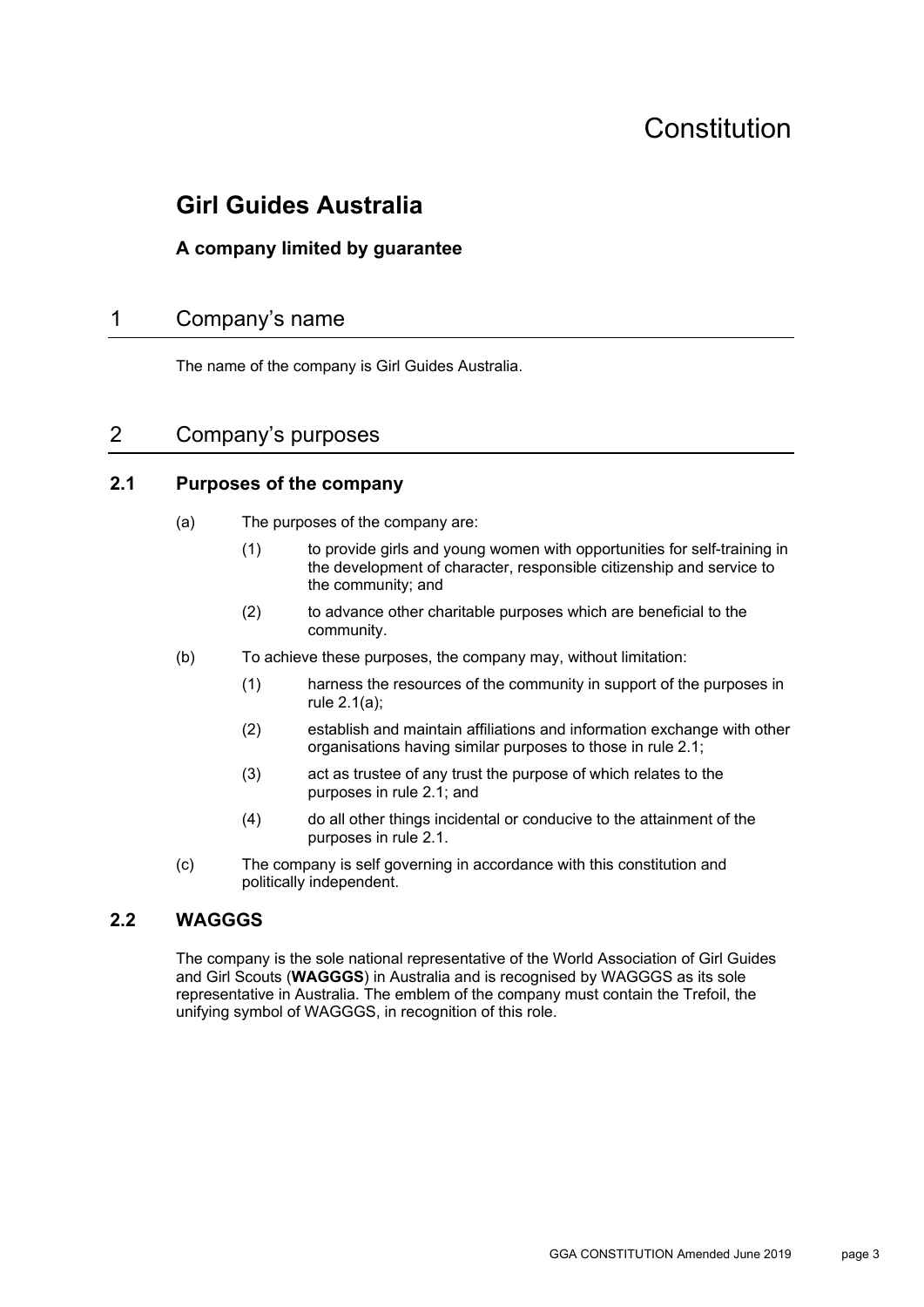### 3 Company's powers

#### **3.1 Powers of the company**

- (a) The company may exercise any power, take any action, or engage in any conduct which the Act permits a company limited by guarantee to exercise, take or engage in.
- (b) A power conferred on a person to do a particular act or thing under this constitution includes, unless the contrary intention appears, a power (exercisable in the same way and subject to the same conditions) to repeal, rescind, revoke, amend or vary that act or thing.
- (c) A power conferred under this constitution to do a particular act or thing:
	- (1) may be exercised from time to time and subject to conditions; and
	- (2) may, where the power concerns particular matters, be exercised for only some of those matters or as to a particular class of those matters, and to make different provision concerning different matters or different classes of matters.
- (d) Nothing restricts the company from exercising a power which in itself is not charitable, for any purpose which is incidental to the charitable objects of the company or which is intended to generate revenue for, or otherwise further, those objects.

# 4 Not for profit status

#### **4.1 Application of the company's income and property**

- (a) The company's income and property must be applied solely towards promoting the company's purposes.
- (b) No part of the income or property may be paid, transferred or distributed, directly or indirectly, by way of dividend, bonus, or other profit distribution, to any of the members or directors.
- (c) This rule 4 does not prohibit indemnification of, or payment of premiums on contracts of insurance for, any director to the extent permitted by law and this constitution.

#### **4.2 Payments of directors fees**

No directors fees may be paid to the directors.

#### **4.3 Other payments to directors**

All other payments to directors must be approved by the directors including, but not limited to:

- (a) out-of-pocket expenses incurred by a director in performing a duty as a director of the company; or
- (b) a service rendered to the company by a director in a professional or technical capacity or as an employee, other than in the capacity as a director of the company, where:
	- (1) the provision of the service has the prior approval of the directors; and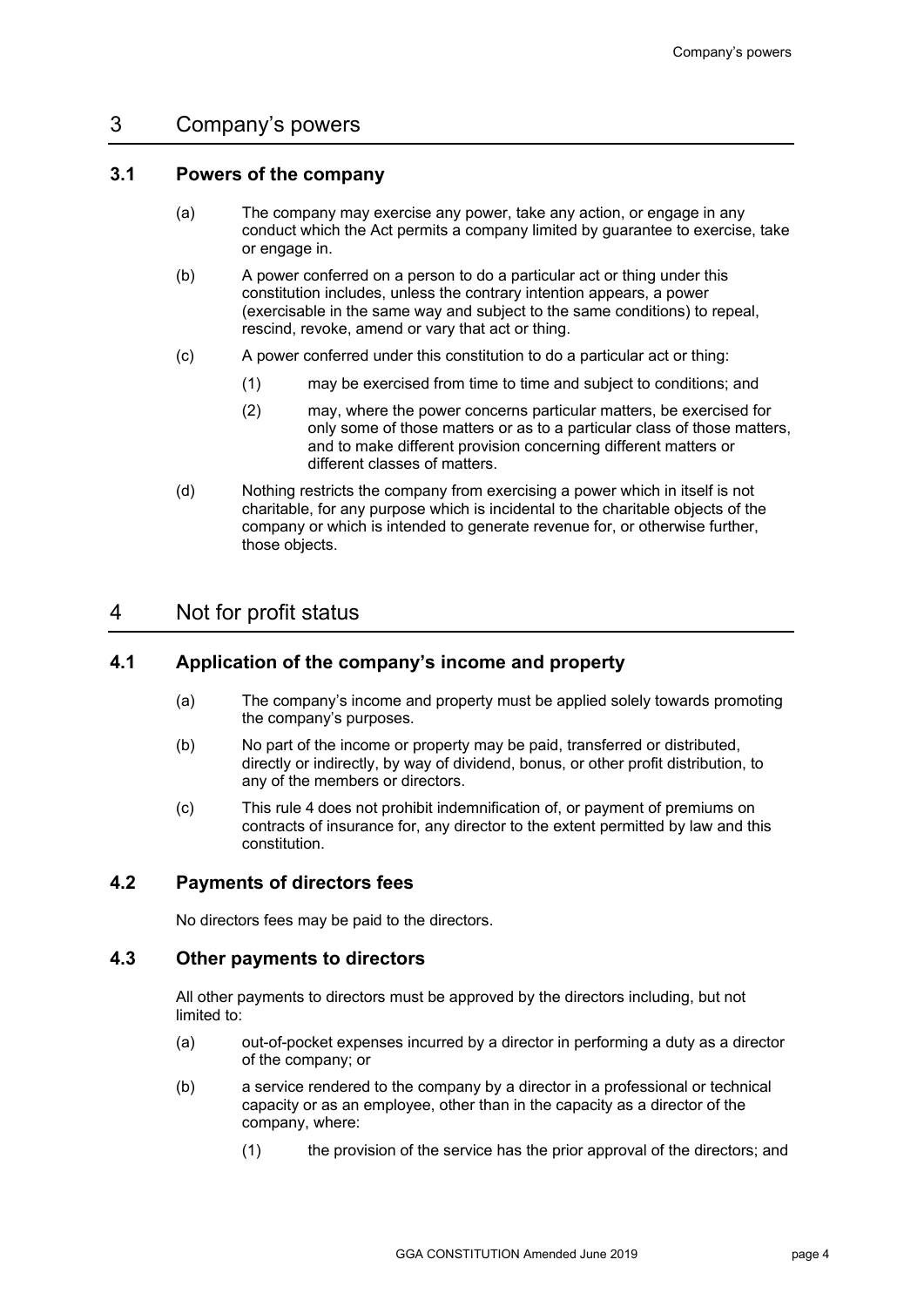(2) the amount payable is not more than an amount which commercially would be reasonable payment for the service.

### 5 Membership

#### **5.1 Categories of membership**

The company shall have the following categories of member:

- (a) Organisational Members, under rule 5.2(b); and
- (b) Individual Members, under rule 5.3.

#### **5.2 Organisational Members**

- (a) The Organisational Members are the State Girl Guide Organisations provided they meet the eligibility requirements in rule 5.2(b).
- (b) To be eligible to continue as or to apply as an Organisational Member a State Girl Guide Organisation must:
	- (1) be incorporated;
	- (2) be the co-ordinating and operating organisation for Girl Guides in a State or Territory;
	- (3) enter into and comply with an agreement with the company which will set out the requirements of WAGGGS and other matters as required by the company; and
	- (4) comply with WAGGGS membership requirements, as amended by WAGGGS from time to time.
- (c) An Organisational Member must appoint a representative to vote on behalf of that Organisational Member at a general meeting of the company and may change the appointment at any time by notice to the company.

#### **5.3 Individual Members**

- (a) All individuals who support the purposes of the company and of WAGGGS, and who are not SGGO Members, may apply for Individual Membership in the form and manner decided by the directors.
- (b) The directors may decide to create categories of membership with the same or differing rights or privileges.
- (c) The directors must create eligibility criteria for each category of membership. The criteria must, as far as possible under Australian laws and requirements, be consistent with WAGGGS membership criteria.
- (d) After the receipt of an application for Individual Membership, and any fee required under rule 5.4, the directors (or a committee to which the directors have delegated this power) must consider the application and decide whether to admit or reject the admission of the applicant. The directors need not give any reason for rejecting an application.
- (e) The Individual Members have the right to attend and speak at general meetings of the company, subject to the control of the chair of the meeting, but do not have the right to vote.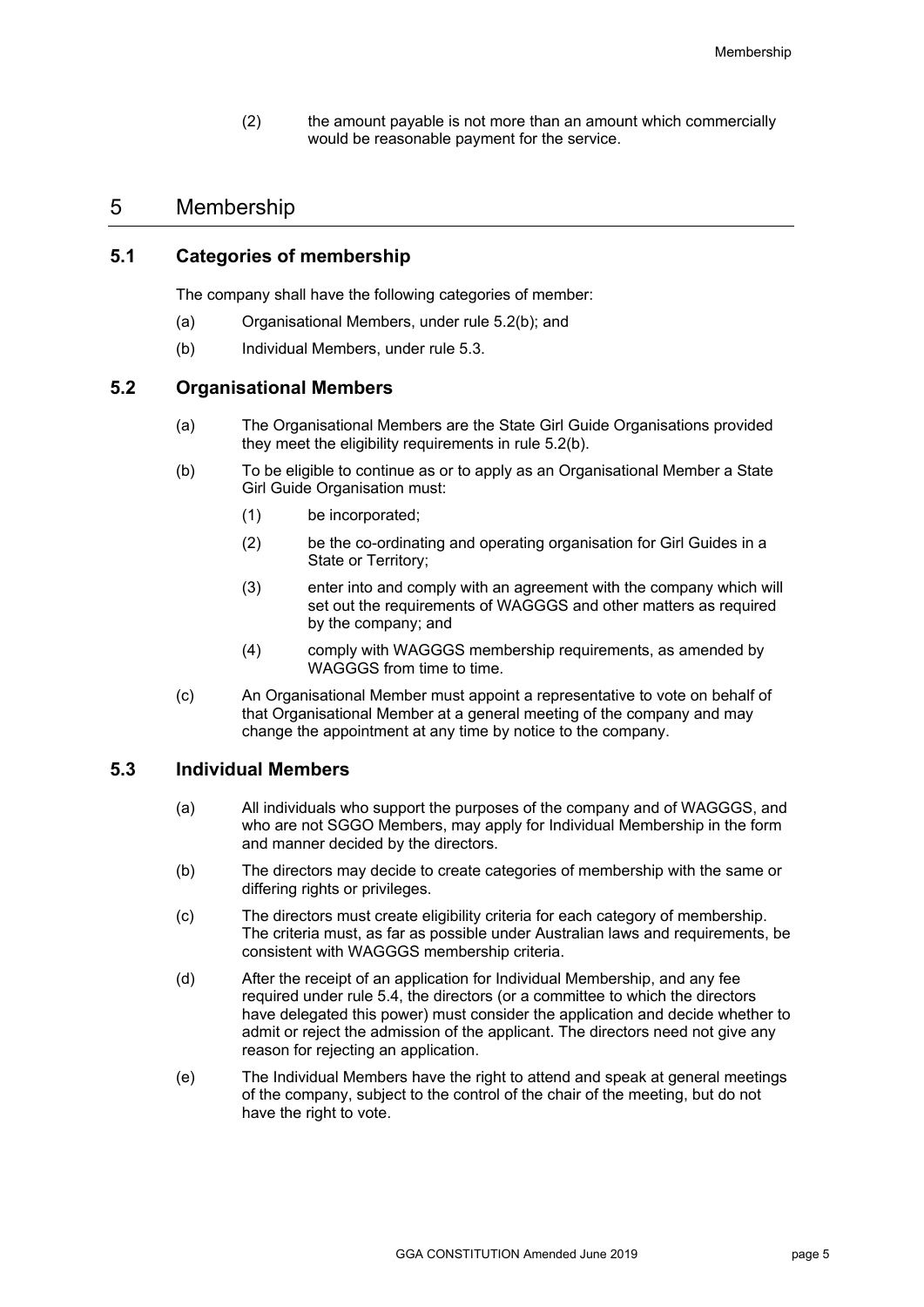## **5.4 Membership fees**

- (a) Annual membership fees for all categories of membership may be decided by the directors.
- (b) The directors must notify all organisations and persons entered on the register of members of the amount and time for payment of any annual membership fee and of any alteration to the annual membership fee as decided by the directors.
- (c) Where the annual membership fee is not received:
	- (1) after one month of the due date, the directors may issue a written reminder notice to the member; and
	- (2) after one month of the written reminder notice, the member's rights and privileges associated with that membership will be suspended.
- (d) If a member who was suspended pursuant to rule 5.4(c) has not paid an annual membership fee for more than 2 months after the written reminder notice, the organisation or person ceases to be a member.

# 6 When membership ceases

#### **6.1 Resignation and other events**

An Organisational Member or an Individual Member immediately ceases to be a member if they:

- (a) resign as a member by giving written notice to the company;
- (b) cease to be eligible to be a member under rule 5;
- (c) are expelled under rule 6.2;
- (d) cease to be a member under rule 5.4(d); or
- (e) die, in the case of Individual Members.

#### **6.2 Expulsion**

- (a) The directors may by resolution expel an Organisational Member or Individual Member from the company by resolution approved by at least two thirds of the directors entitled to vote and present at the meeting held to consider the resolution if, in their absolute discretion, they decide it is not in the interests of the company for the organisation or person to remain a member.
- (b) If the directors intend to consider a resolution under rule 6.2(a), at least 14 Business Days before the meeting at which the resolution is to be considered, they must give the member written notice:
	- (1) stating the date, place and time of the meeting;
	- (2) setting out the intended resolution and the grounds on which it is based;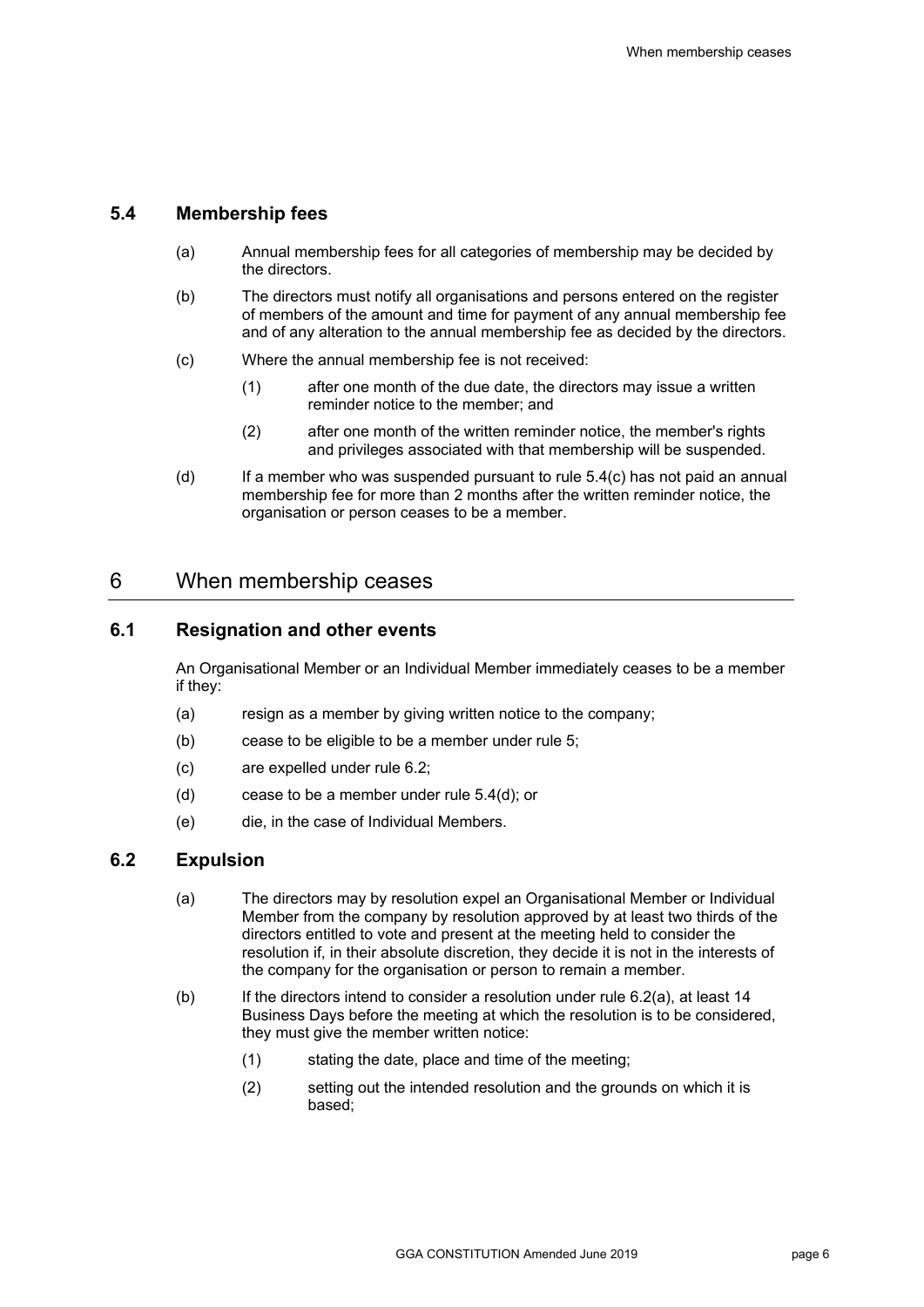- (3) if the member is an Organisational Member, informing the member that the member may attend the meeting by its appointed representative and the representative may give an oral or written explanation or submission before the resolution is put to the vote; and
- (4) if the member is an Individual Member, informing the member that the member may attend the meeting and may give an oral or written explanation or submission before the resolution is put to the vote.
- (c) Nothing in this rule 6.2 prevents an expelled member re-applying for membership of the company.

# 7 Liability of member

The liability of the members is limited to the amount of the guarantee given in rule 8.

# 8 Guarantee by member

Every member undertakes to contribute an amount not more than \$10 to the property of the company if it is wound up while the organisation or person is a member or within one year after the organisation or person ceases to be a member, for:

- (a) payment of the company's debts and liabilities contracted before the time the organisation or person ceased to be a member; and
- (b) the costs, charges and expenses of winding up.

# 9 Supporters

- (a) The directors may create categories of supporters of the company.
- (b) For each category of supporter, the directors must create eligibility criteria and other guidelines.
- (c) For the avoidance of doubt, supporters are not members of the company.

# 10 Intentionally left Blank

# 11 Winding up

- (a) If, on the winding up or dissolution of the company, any property remains after satisfaction of all its debts and liabilities, this property must only be given or transferred to a fund, authority or institution:
	- (1) that is charitable at law;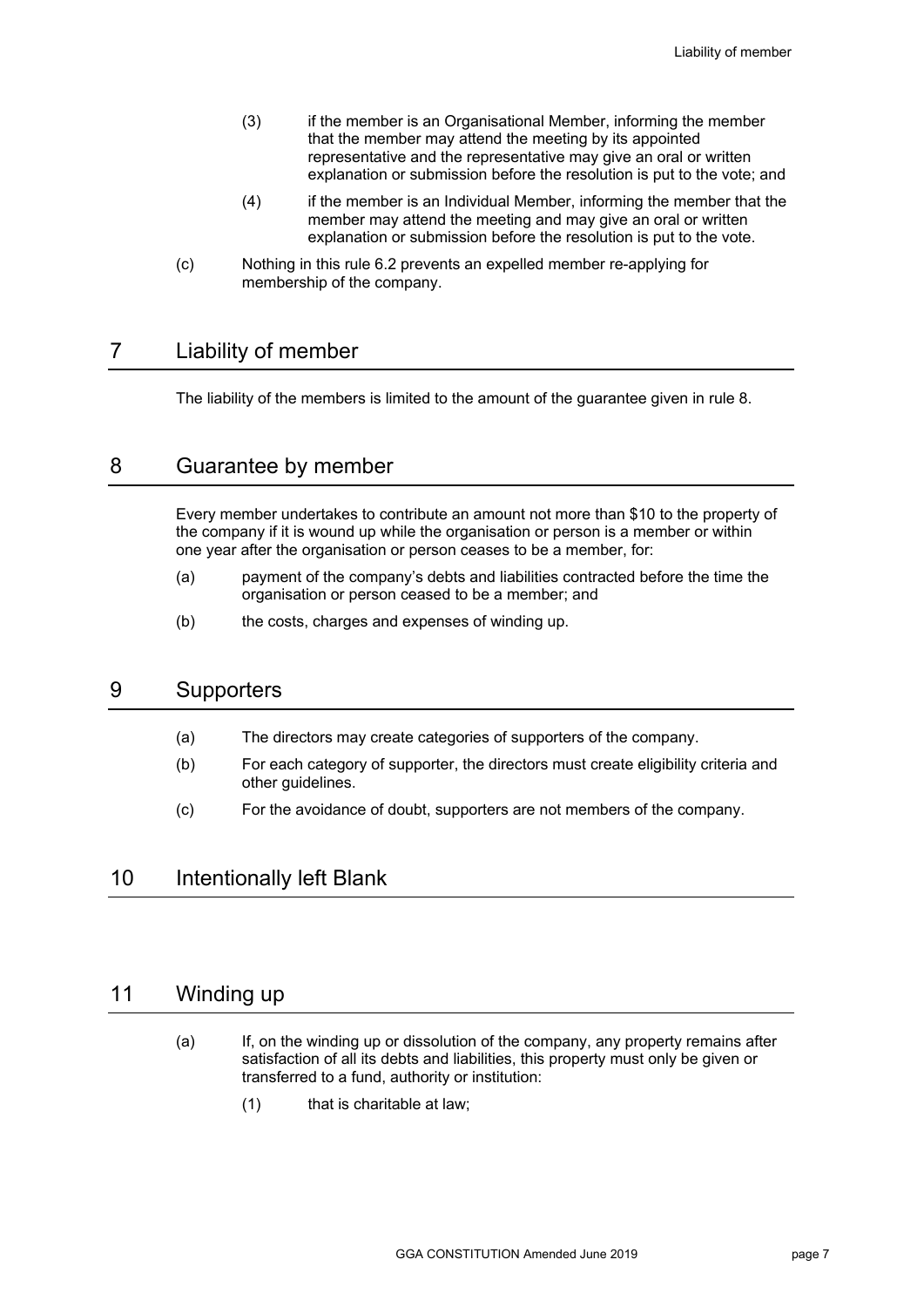- (2) whose constitution prohibits distributions or payments to its members and directors (if any) to an extent at least as great as is outlined in rule 4; and
- (3) gifts to which can be deducted under Division 30 of the ITAA 97.
- (b) The identity of the fund, authority or institution referred to in rule 11(a) must be decided by the directors, or if the directors do not wish to decide or do not decide, it must be decided by the Organisational Members by ordinary resolution at or before the time of winding up or dissolution of the company and, if the Organisational Members do not decide, by the Supreme Court of the State or Territory in which the company is registered.

# 12 Altering this constitution

#### **12.1 Charitable**

The company must not pass a special resolution making a material alteration to, or materially affecting, rules 2, 4 or 11, or any other alteration to the constitution, if, as a result, the company is no longer a charity.

# 13 General meetings

#### **13.1 Definition of general meeting**

A general meeting is any meeting of the members which is called in accordance with this rule 13, including an annual general meeting of members.

#### **13.2 Calling general meetings**

- (a) A general meeting may only be called:
	- (1) by a directors' resolution; or
	- (2) in accordance with a requisition made by the Organisational Members with at least 50% of the votes that may be cast at a general meeting.
- (b) A meeting of the members may only be held for a proper purpose.
- (c) The directors may change the venue for, postpone or cancel a general meeting if:
	- (1) they consider that the meeting has become unnecessary;
	- (2) the venue would be unreasonable or impractical; or
	- (3) a change is necessary in the interests of conducting the meeting efficiently.
- (d) If the general meeting was called in accordance with a requisition of Organisational Members under rule 13.2(a)(2), then it may not be postponed or cancelled without the prior written consent of the Organisational Members who called or requisitioned the meeting.

#### **13.3 Notice of general meetings**

(a) Notice of every general meeting must be given in any manner authorised by rule 18 to each organisation or person who is at the date of the notice: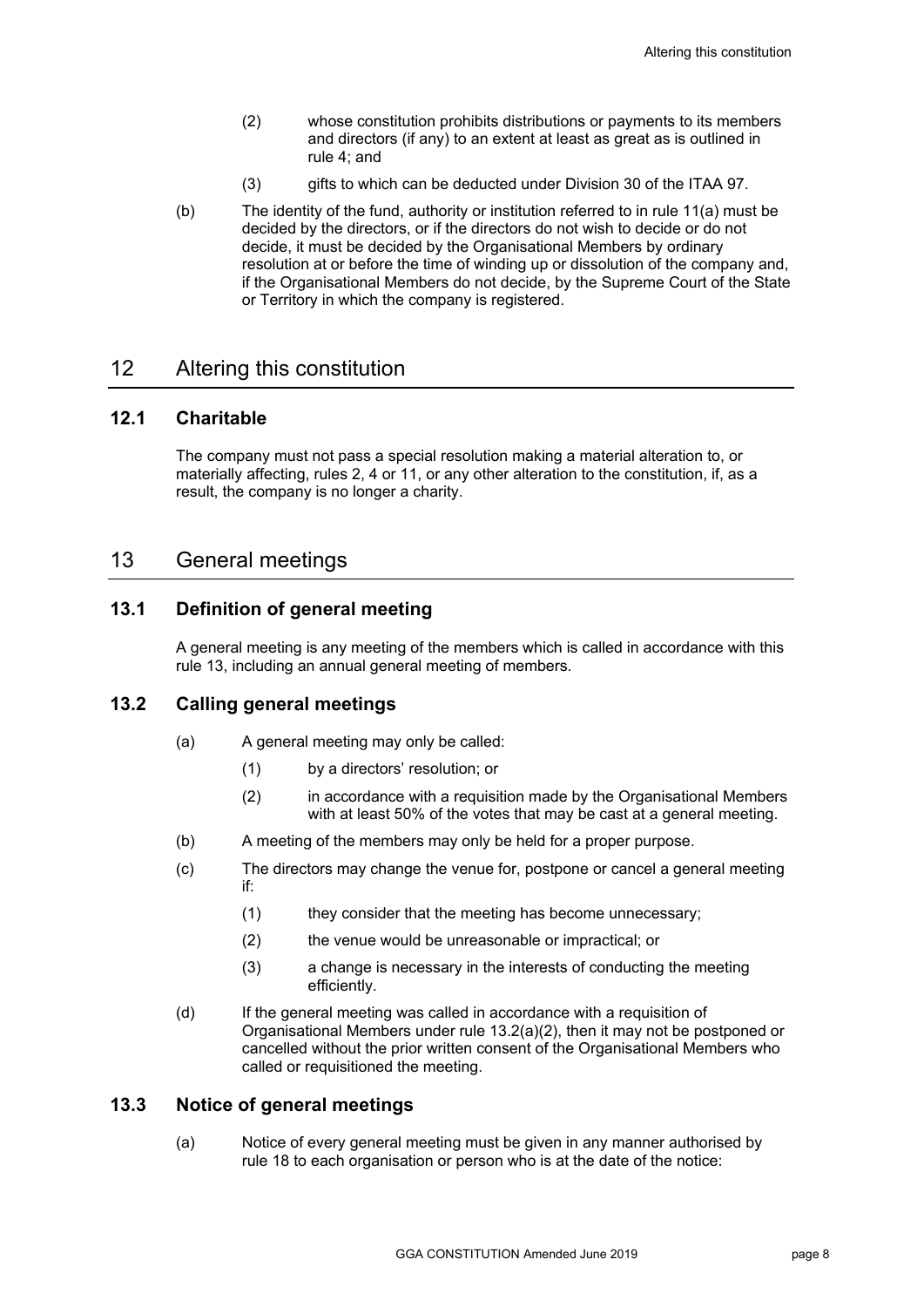- (1) a member;
- (2) a director; or
- (3) the Auditor.
- (b) The directors may decide the content of a notice of a general meeting, but the notice must include:
	- (1) the place, date and time of the meeting;
	- (2) the general nature of the business to be transacted at the meeting;
	- (3) if a special resolution is proposed, the words of the special resolution; and
	- (4) a statement that members have the right to appoint a proxy and information about the company's proxy requirements.
- (c) A member may waive notice of a general meeting by written notice to the company.
- (d) At least 21 days' notice must be given of a meeting of members.
- (e) The non-receipt of notice of a general meeting or proxy form by, or a failure to give notice of a general meeting or a proxy form to, any organisation or person entitled to receive notice of a general meeting does not invalidate any thing done or resolution passed at the general meeting if:
	- (1) the non-receipt or failure occurred by accident or error; or
	- (2) before or after the meeting, the organisation or person has notified or notifies the company of the organisation or person's agreement to that thing or resolution.
- (f) A member's attendance at a general meeting waives any objection that organisation or person may have to:
	- (1) a failure to give notice, or the giving of a defective notice, of the meeting unless, at the beginning of the meeting, the organisation or person objects to the holding of the meeting; and
	- (2) the consideration of a particular matter at the meeting which is not within the business referred to in the notice of the meeting, unless the organisation or person objects to considering the matter when it is presented.
- (g) SGGO Members, supporters of the company and other stakeholders may be invited to attend a general meeting in any form, manner and with the content as decided by the directors, and may be permitted to speak subject to the control of the chair of the meeting.

#### **13.4 Quorum at general meetings**

- (a) No business may be transacted at a general meeting, except the election of a chair if required under rule 13.6 and the adjournment of the meeting, unless a quorum of members is present when the meeting proceeds to business.
- (b) A quorum consists of two thirds of the Organisational Members entitled to vote and present by representative, by attorney or by proxy at the meeting.
- (c) If a quorum is not present within 30 minutes after the time appointed for a general meeting:
	- (1) where the meeting was convened on the requisition of Organisational Members, the meeting must be dissolved; or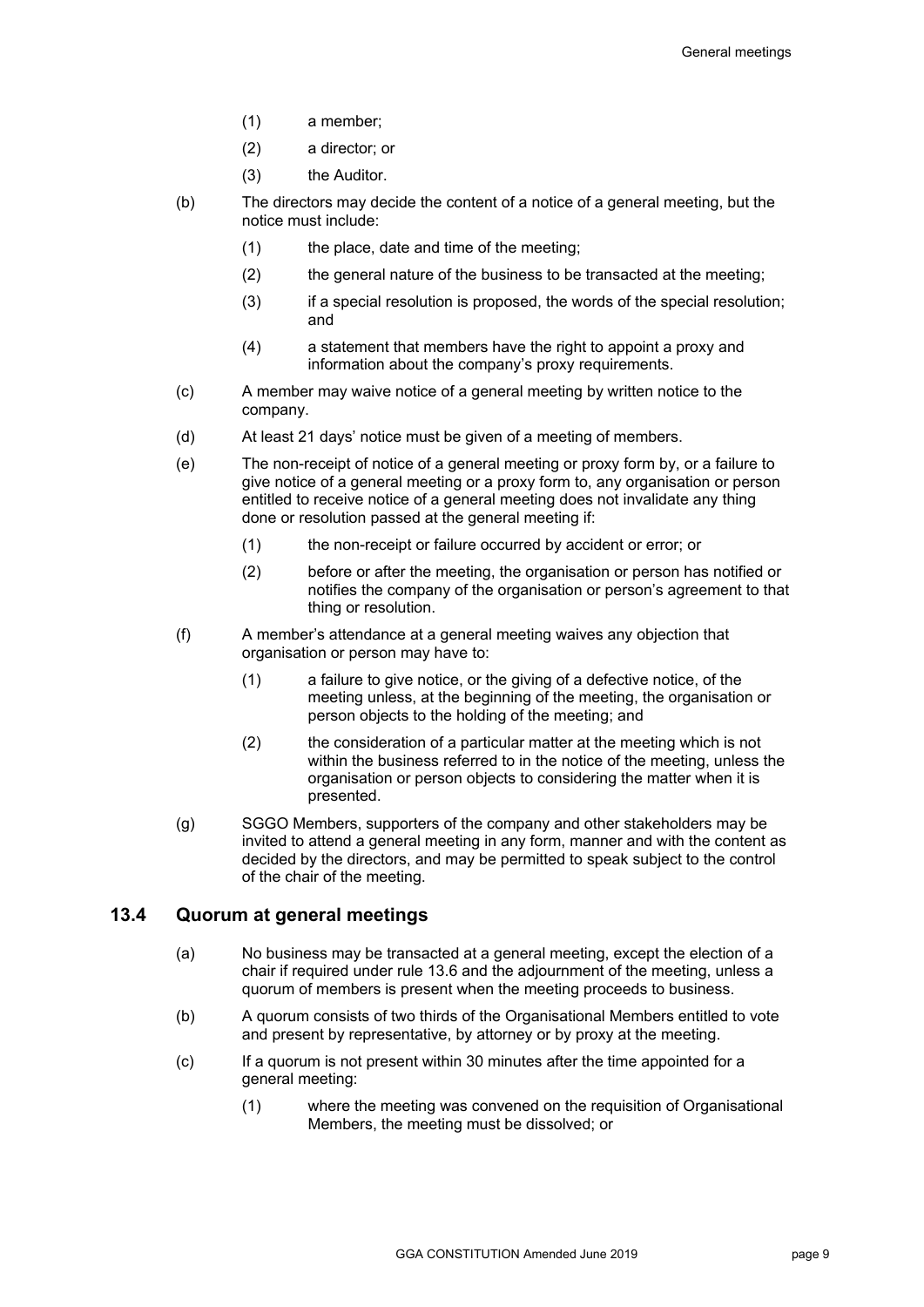- (2) in any other case the meeting stands adjourned to the day, and at the time and place, that the directors decide or, if the directors do not make a decision, to the same day in the next week at the same time and place.
- (d) If at the adjourned meeting under rule  $13.4(b)(2)$ , a quorum is not present within 30 minutes after the time appointed for the meeting, the meeting must be dissolved.

#### **13.5 General meetings by technology**

- (a) The contemporaneous linking together by telephone or other electronic means of a sufficient number of the Organisational Members, to constitute a quorum constitutes a meeting of the members, provided each member present has a reasonable opportunity to participate at the meeting.
- (b) All the provisions in this constitution relating to meetings of the members apply, so far as they can and with any necessary changes, to meetings of the members by telephone or other electronic means.
- (c) A member who takes part in a meeting by telephone or other electronic means is taken to be present at the meeting.
- (d) A meeting by telephone or other electronic means is taken as held at the place decided by the chair of the meeting, as long as at least one of the members involved was at that place for the duration of the meeting.

#### **13.6 Chair of general meetings**

- (a) The Chair must preside as chair at a general meeting if present within 15 minutes after the time appointed for the meeting and willing to act, unless the Chair has appointed another person to preside as chair at the general meeting under rule 13.6(b).
- (b) The Chair may appoint a director or any other person to preside as chair at a general meeting, either before or at the general meeting.
- (c) If the Chair (or their delegate appointed under rule 13.6(b)) is not present within 15 minutes after the time appointed for the meeting to start or is not willing to act as chair, the Deputy Chair shall preside as chair at the meeting.
- (d) If the Chair (or their delegate appointed under rule 13.6(b)) and the Deputy Chair are not present or are not willing to act as chair, the Organisational Members present must elect another chair of the meeting.
- (e) A chair elected under rule 13.6(d) must be:
	- (1) another director who is present and willing to act; or
	- (2) if no other director present at the meeting is willing to act, a representative of an Organisational Member who is present and willing to act.

#### **13.7 Conducting and adjourning general meetings**

- (a) A question arising at a general meeting relating to the order of business, procedure or conduct of the meeting must be referred to the chair of the meeting, whose decision is final.
- (b) The chair of a general meeting may, and must if so decided by the meeting, adjourn the meeting from time to time and from place to place, but no business may be transacted at any adjourned meeting except the business left unfinished at the meeting from which the adjournment took place.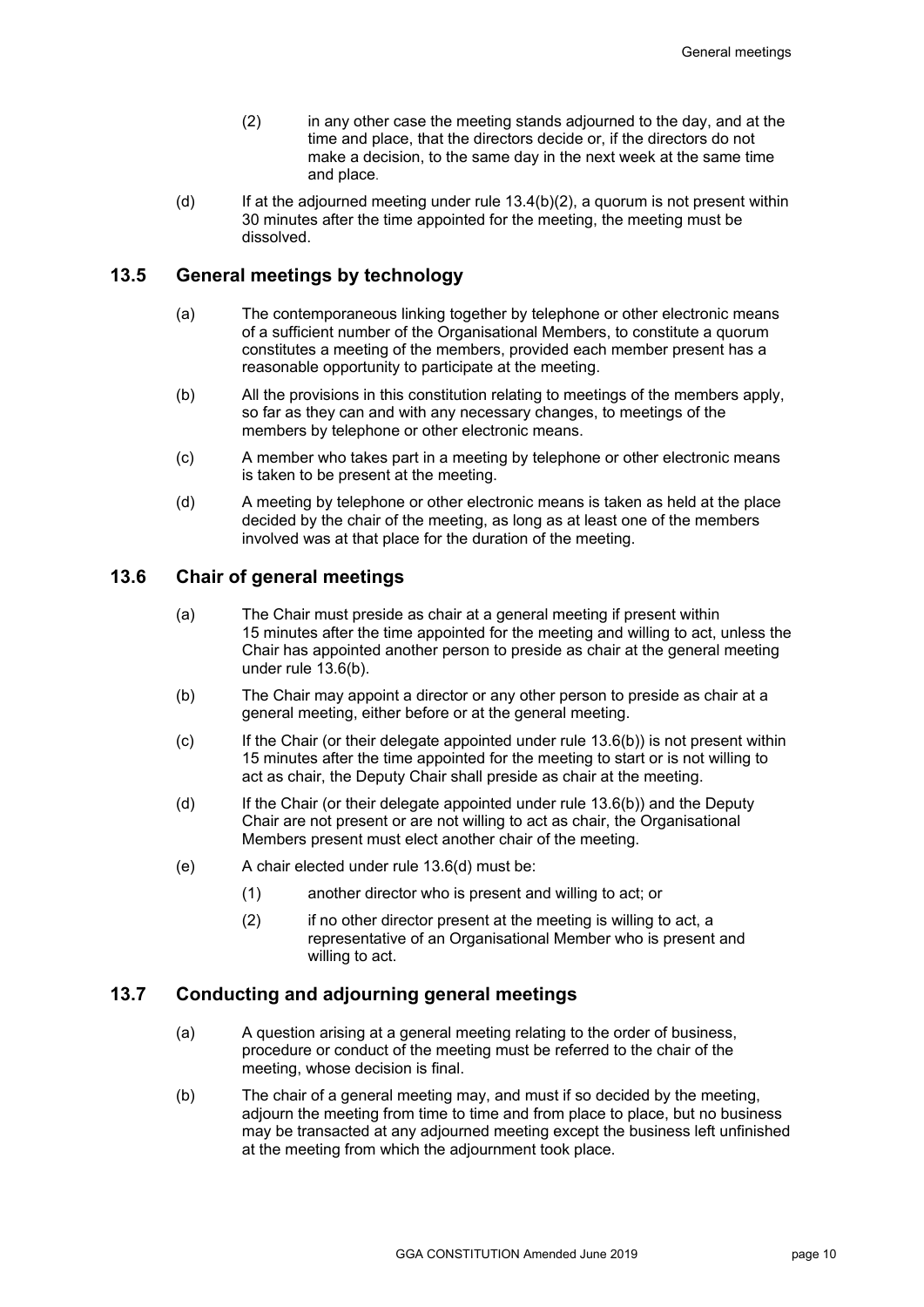- (c) Where a meeting is adjourned for 30 days or more, notice of the adjourned meeting must be given as for an original meeting.
- (d) Except as provided by rule 13.7(c), it is not necessary to give any notice of an adjournment or of the business to be transacted at an adjourned meeting.
- (e) Where a meeting is adjourned, the directors may change the venue of, or postpone or cancel, the adjourned meeting, unless the meeting was called and arranged to be held by the Organisational Members or the court under the Act. If a meeting is called and arranged to be held to remove a director, the directors may not postpone it any longer than one month and may not cancel it without the consent of the requisitioning member.

#### **13.8 Decisions at general meetings**

- (a) Except where by law a resolution requires a special majority, questions arising at a general meeting must be decided by a majority of votes cast by the members entitled to vote and present at the meeting. Such a decision is for all purposes a decision of the members.
- (b) Where the votes on a proposed resolution are equal, the chair of the meeting does not have a casting vote, and the proposed vote is taken as lost.
- (c) A resolution put to the vote of a general meeting must be decided on a show of hands by those members entitled to vote, unless, before the vote is taken or before or immediately after the declaration of the result of the show of hands, a poll is demanded by:
	- (1) the chair of the meeting;
	- (2) at least two members present and entitled to vote on the resolution; or
	- (3) a member or members present at the meeting and representing at least 5% of the total voting rights of all the members entitled to vote on the resolution on a poll.
- (d) A demand for a poll does not prevent a general meeting continuing for the transaction of any business except the question on which the poll has been demanded.
- (e) Unless a poll is duly demanded, a declaration by the chair of a general meeting that a resolution has on a show of hands been carried or carried unanimously, or carried by a particular majority, or lost, and an entry to that effect in the book containing the minutes of the proceedings of the company, is conclusive evidence of the fact without proof of the number or proportion of the votes recorded in favour of or against the resolution.
- (f) If a poll is duly demanded at a general meeting, it must be taken in such manner, and either at once or after an interval or adjournment or otherwise, as the chair of the meeting directs. The result of the poll is the resolution of the meeting at which the poll was demanded.
- (g) A poll demanded at a general meeting on the election of a chair of the meeting or on a question of adjournment must be taken immediately.
- (h) The demand for a poll may be withdrawn.

#### **13.9 Voting rights**

- (a) Subject to this constitution and to any rights or restrictions attached to any class of membership, at a general meeting every Organisational Member present has one vote.
- (b) A proxy, attorney or representative is entitled to a separate vote for each Organisational Member the person represents.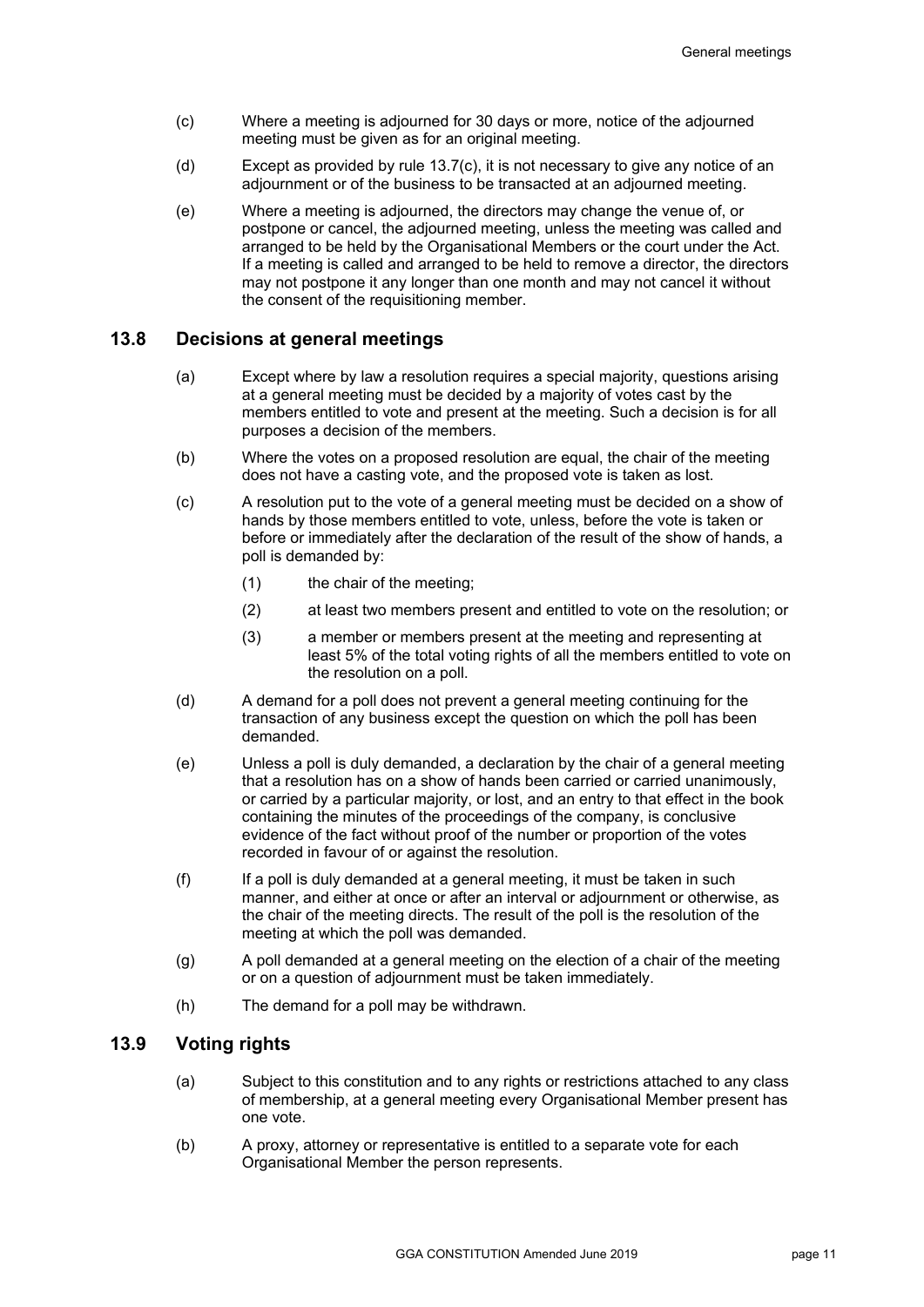- (c) An objection to the qualification of a person to vote at a general meeting must be:
	- (1) raised before or at the meeting at which the vote objected to is given or tendered; and
	- (2) referred to the chair of the meeting, whose decision is final.
- (d) A vote not disallowed by the chair of a meeting under rule 13.9(c) is valid for all purposes.

#### **13.10 Representation at general meetings**

- (a) Subject to this constitution, each member entitled to vote at a meeting of members may vote:
	- (1) by one proxy;
	- (2) by one attorney; or
	- (3) by one representative.
- (b) A proxy, attorney or representative may, but need not, be a member of the company.
- (c) A proxy, attorney or representative may be appointed for all general meetings, or for any number of general meetings, or for a particular general meeting.

#### **13.11 Authority of a proxy, attorney or representative**

- (a) Unless otherwise provided in the instrument, an instrument appointing a proxy, attorney or representative is to be taken to confer authority:
	- (1) to agree to a meeting being convened by shorter notice than is required by the Act or by this constitution; and
	- (2) to agree to a resolution being proposed and passed as a special resolution at a meeting of which less than the period of notice required by the Act has been given.
- (b) Even though the instrument (appointing a proxy, attorney or representative) may refer to specific resolutions and may direct the proxy, attorney or representative how to vote on those resolutions, unless otherwise provided, it is taken to confer authority:
	- (1) to vote on any amendment moved to the proposed resolutions and on any motion that the proposed resolutions not be put or any similar motion;
	- (2) to vote on any procedural motion, including any motion to elect the chair, to vacate the chair or to adjourn the meeting; and
	- (3) to act generally at the meeting.
- (c) An instrument appointing a proxy, attorney or representative may direct the manner in which the proxy, attorney or representative is to vote in respect of a particular resolution and, where an instrument so provides, the proxy, attorney or representative is not entitled to vote on the proposed resolution except as directed in the instrument.
- (d) Subject to rule 13.11(e), an instrument appointing a proxy, attorney or representative need not be in any particular form as long as it is in writing, legally valid and signed by or on behalf of the appointer or the appointer's attorney.
- (e) A proxy, attorney or representative may not vote at a general meeting or adjourned meeting or on a poll unless the instrument appointing the proxy,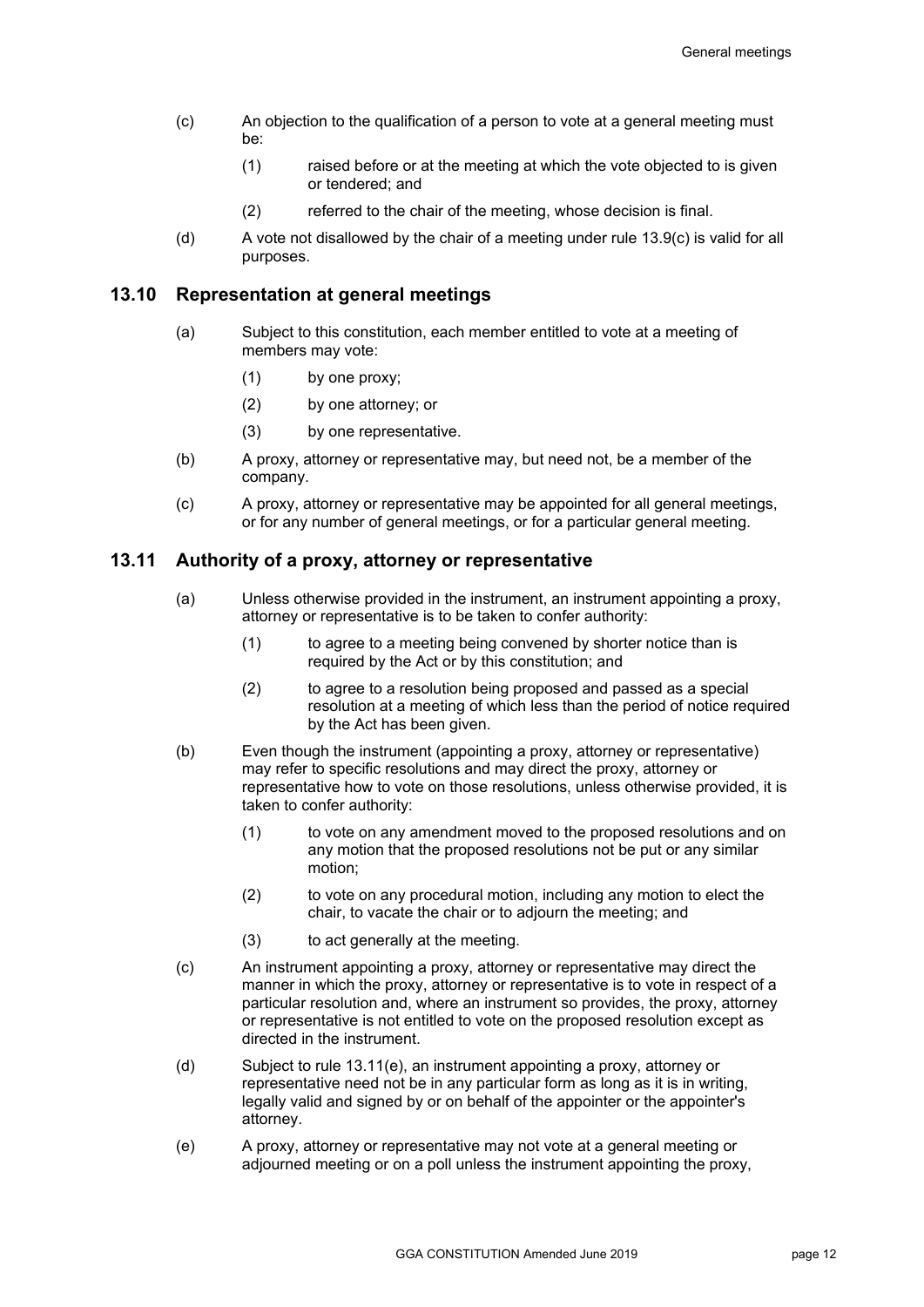attorney or representative, and the authority under which the instrument is signed or a certified copy of the authority, are:

- (1) received at the registered office of the company, a fax number at the company's registered office or at another place, fax number or electronic address specified for that purpose in the notice convening the meeting before the time specified in the notice;
- (2) in the case of a meeting or an adjourned meeting, tabled at the meeting or adjourned meeting at which the person named in the instrument proposes to vote; or
- (3) in the case of a poll, produced when the poll is taken.
- (f) The directors may waive all or any of the requirements of rules 13.11(d) and 13.11(e) and in particular may, on the production of such other evidence as the directors require to prove the validity of the appointment or a proxy, attorney or representative, accept:
	- (1) an oral appointment of a proxy, attorney or representative;
	- (2) an appointment of a proxy, attorney or representative which is not signed in the manner required by rule 13.11(d); and
	- (3) the deposit, tabling or production of a copy (including a copy sent by fax) of an instrument appointing a proxy, attorney or representative or of the power of attorney or other authority under which the instrument is signed.
- (g) A vote given in accordance with the terms of an instrument appointing a proxy, attorney or representative is valid despite the revocation of the instrument or of the authority under which the instrument was executed, if no written notice of the revocation has been received by the company by the time and at one of the places at which the instrument appointing the proxy, attorney or representative is required to be deposited, tabled or produced under rule 13.11(e).
- (h) The appointment of a proxy or attorney is not revoked by the appointer attending and taking part in the general meeting but, if the appointer votes on a resolution, the person acting as proxy or attorney for the appointer is not entitled to vote, and must not vote, as the appointer's proxy or attorney on the resolution.

#### **13.12 Annual General Meeting**

The company must hold a general meeting, to be called the Annual General Meeting (**AGM**), at least once in every calendar year (after the end of the first financial year), notwithstanding the provisions of section 111L of the Act.

#### **13.13 Business at AGMs**

- (a) The business of an AGM referred to in rule 13.12 is:
	- (1) to provide the opportunity for the board to account to and report to the members as required by the ACNC Legislation;
	- (2) for the members to receive and consider the annual financial reports of the company; and
	- (3) to transact any other business which, under the ACNC Legislation or this document, is required to be transacted at an AGM.
- (b) All business (other than that referred to in rule 13.13(a)) transacted at an AGM and all business transacted at other general meeting is special business.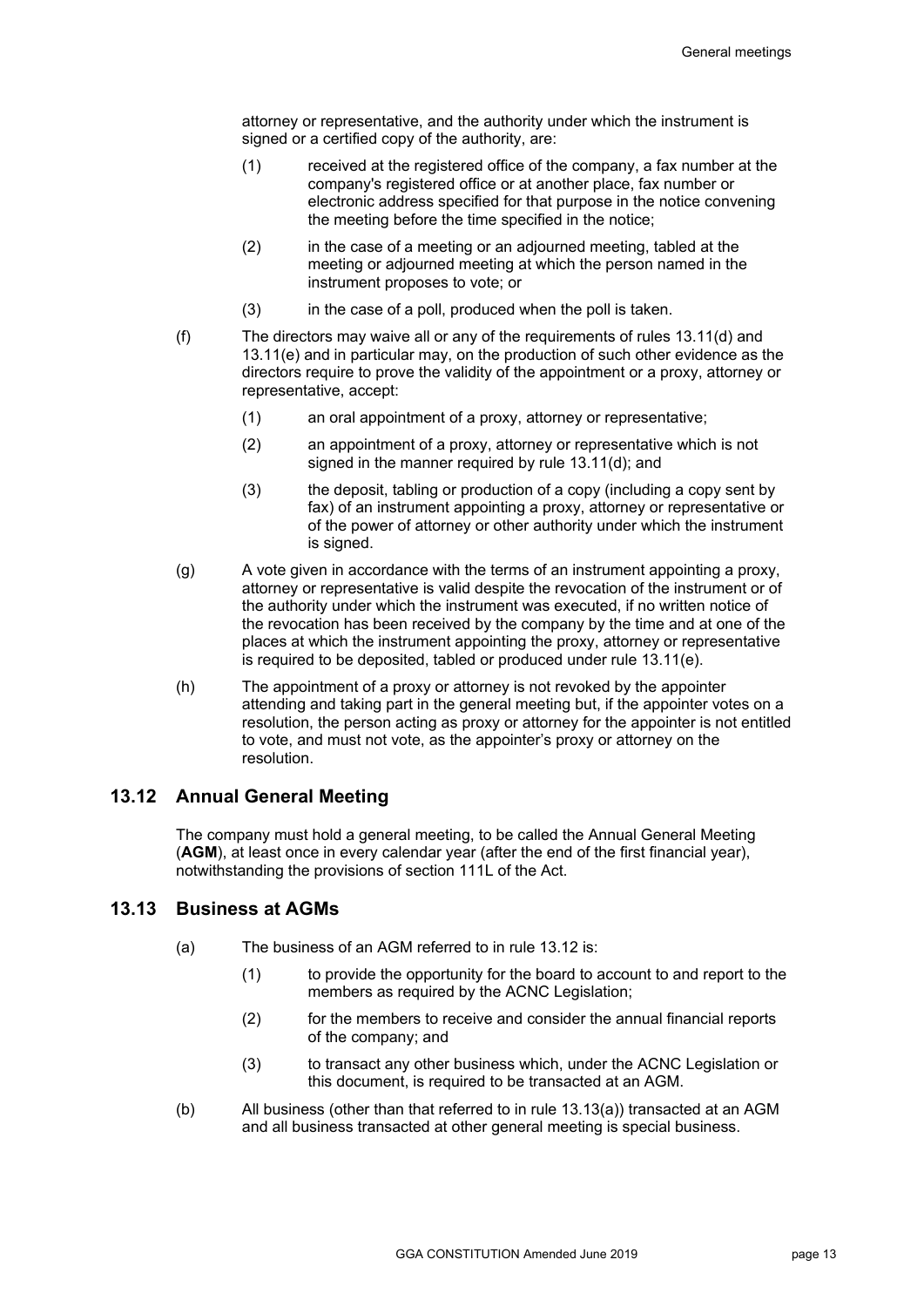- (c) The Auditor or Reviewer, if any, and its representative, may attend and be heard on any part of the business of a meeting concerning the Auditor or Reviewer. The Auditor or Reviewer, if any, or its representative, if present at the meeting, may be questioned by the members, as a whole, about the audit or review, if undertaken.
- (d) Before or at the AGM, the directors must give information to the members on the company's activities and finances during the period since the last AGM.
- (e) The chair of the AGM must give members as a whole a reasonable opportunity at the meeting to ask questions or make comments about the management of the company.

#### **13.14 Provisions about general meetings apply to the AGM**

The provisions of this constitution about the procedure and conduct for general meetings apply, with necessary changes, to the AGM.

### 14 Directors

#### **14.1 Number and composition**

- (a) The minimum number of directors is six. The maximum number of directors is to be fixed by the directors, but may not be more than 16, unless the company in general meeting resolves otherwise. The directors must not determine a maximum which is less than the number of directors in office at the time the determination takes effect.
- (b) The appointment of the directors of the company is set out in this rule 14, as follows:
	- (1) Chair, appointed under rule 14.2;
	- (2) Acting Chair, if appointed under rule 14.3;
	- (3) Chief Commissioner, if appointed under rule 14.4
	- (4) Acting Chief Commissioner, if appointed under rule 14.5;
	- (5) Deputy Chair, if appointed under rule 14.6;
	- (6) State Commissioners, or appointee by the Organisational Member as per rule 14.7;
	- (7) directors elected under rule 14.8 or appointed to fill a casual vacancy under rule 14.9; and
	- (8) directors appointed under rule 14.10.
- (c) The directors in appointing the appointed directors and in reviewing and recommending directors for election will endeavour to comply with the WAGGGS and WAGGGS Asia Pacific Region policies on board membership ratios.

#### **14.2 Chair**

(a) The directors must appoint the Chair. The Chair is appointed as a director and chair of the company by the directors. The directors may set a policy on the eligibility and process for identifying and selecting a short list of candidates for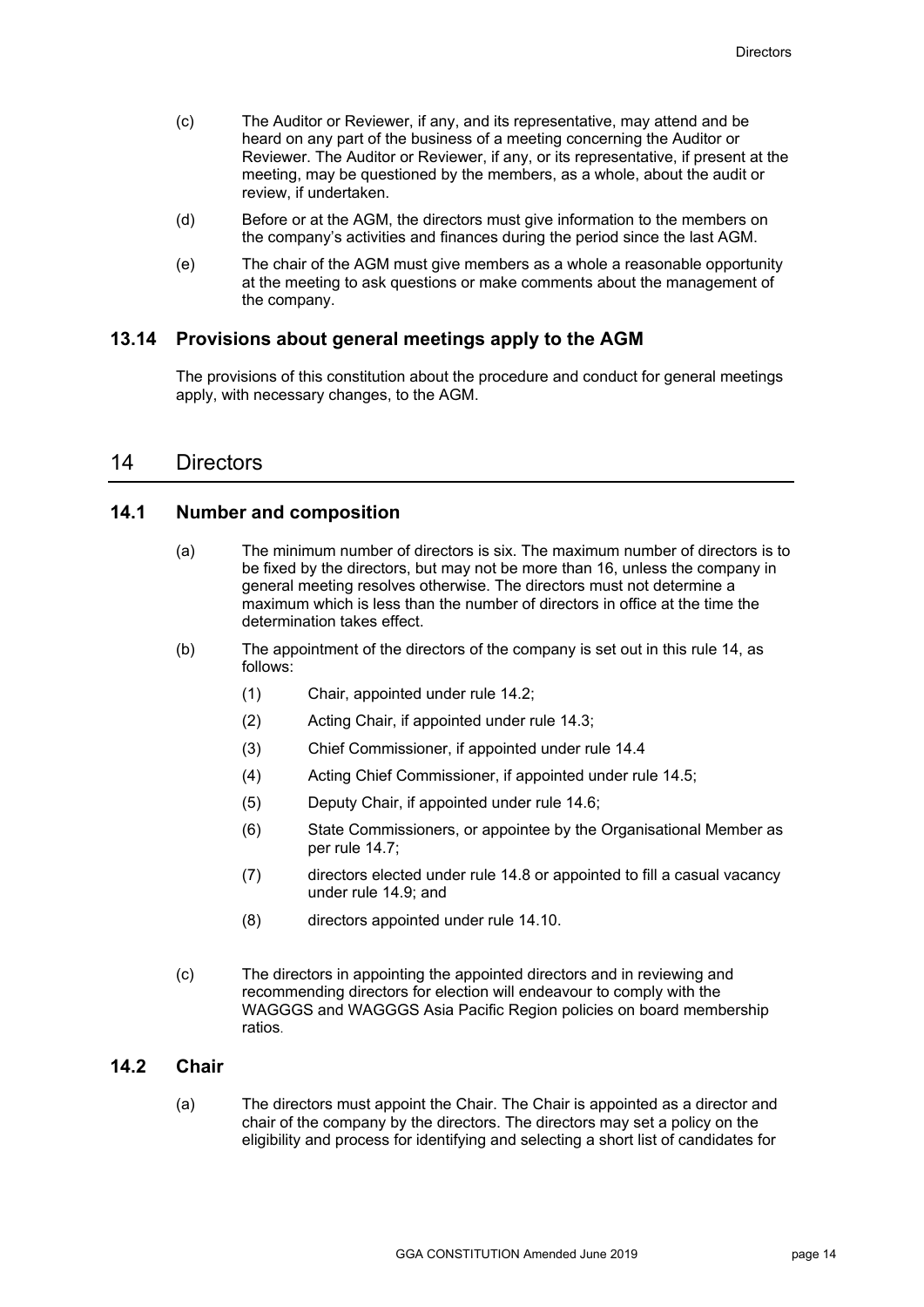the directors to review for the appointment of the Chair. The directors must also set out the requirements of the role of Chair and any delegations.

(b) The term of office for the Chair is three years, and the Chair is eligible for reappointment for up to one further three year term. The Chair is not eligible for reappointment until the expiry of one year from the end of the sixth year in office.

#### **14.3 Acting Chair**

In the event of a vacancy in the office of the Chair the directors may appoint one of the directors or any other person to the office of Acting Chair until a Chair is appointed. If the person appointed to the role of Acting Chair was not a director prior to the appointments, the directors will also appoint the Acting Chair as a director until the replacement Chair is appointed, at which time the Acting Chair will cease to be a director.

### **14.4 Chief Commissioner**

- (a) The directors must appoint the Chief Commissioner. The Chief Commissioner is appointed as a director of the company by the directors. The directors may set a policy on the eligibility and process for identifying and selecting a short list of candidates for the directors to review for the appointment of Chief Commissioner. The directors must also set out the requirements of the role of Chief Commissioner and any delegations, including the ability of the Chief Commissioner to appoint assistants who may represent the Chief Commissioner at functions and have the right to attend and speak at meetings of directors, subject to the control of the chair of the meeting, but do not have the right to vote.
- (b) The term of office for the Chief Commissioner is three years, and the Chief Commissioner is eligible for re-appointment for a further three year term.The Chief Commissioner is not eligible for reappointment until the expiry of one year from the end of the sixth year in office.

#### **14.5 Acting Chief Commissioner**

In the event of a vacancy in the office of the Chief Commissioner the directors may appoint one of the directors or any other person to the office of Acting Chief Commissioner until a Chief Commissioner is appointed. If the person appointed to the role of Acting Chief Commissioner was not a director prior to the appointment, the directors will appoint the Acting Chief Commissioner as a director until the replacement Chief Commissioner is appointed, at which time the Acting Chief Commissioner will cease to be a director.

#### **14.6 Deputy Chair**

The directors may appoint any of the directors, to the position of Deputy Chair. If the director appointed as Deputy Chair ceases to be a director, they will cease to be Deputy Chair.

#### **14.7 Organisational Member or Appointee**

Each Organisational Member must appoint either the State Commissioner for that Organisational Member or any other member of that Organisational Member as a director and may from time to time remove or replace any director so appointed.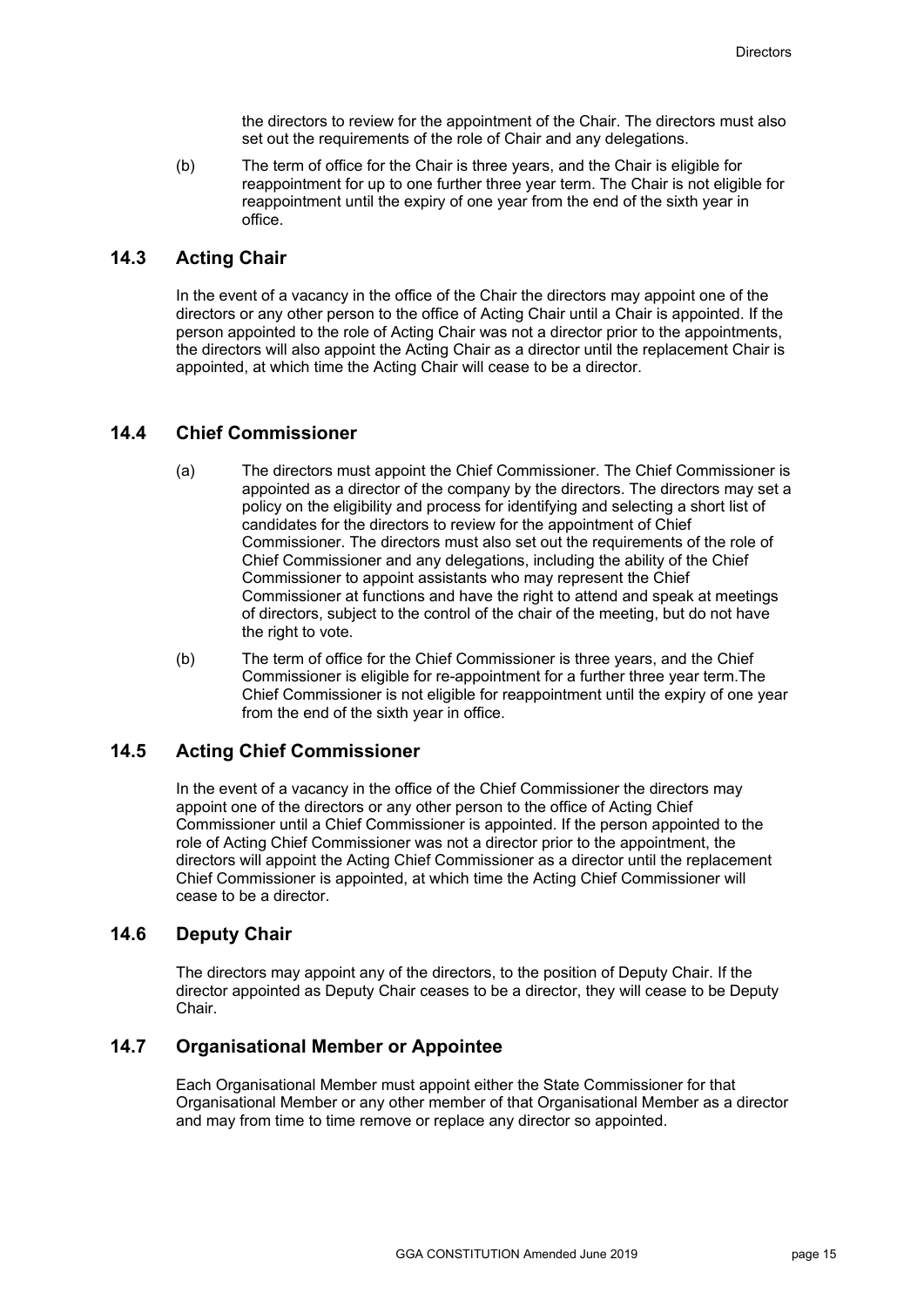#### **14.8 Elected directors**

- (a) There can be up to two elected directors. The directors may set a policy for the nomination process for the positions of elected directors, to give sufficient time for review and assessment of the applicants.
- (b) To be eligible for nomination the person must be an Individual Member or SGGO Member and cannot be on the board or committee of management, or hold a key decision making role in, an Organisational Member, as decided by the directors.
- (c) The Organisational Members will elect the elected directors at an annual general meeting.
- (d) The term will be until the end of the third annual general meeting following the director's election. The outgoing elected director is not eligible for re-election until one year after ceasing to be an elected director.

#### **14.9 Casual vacancy in elected directors**

In the event of a casual vacancy in an elected director's position, the directors may appoint a person who would be eligible for nomination under rule 14.8(a) to hold office until the next annual general meeting. The person may be nominated under rule 14.8(a) and elected under rule 14.8(c) at that annual general meeting.

#### **14.10 Appointed directors**

- (a) The directors may appoint up to three individuals as appointed directors for a term of three years, eligible for reappointment by the directors for up to another three year term. The appointments may take place at any time during a year.
- (b) To be eligible for appointment, the individuals must not be on the board or committee of management of, an Organisational Member or hold a key decision making role in, an Organisational Member, as decided by the directors. The individuals are not required to be Individual Members or SGGO Members. The directors may set a policy outlining the skills or experience, or process for identifying suitable candidates for the appointed director positions.
- (c) After the end of the sixth consecutive year of appointment, the appointed director is not eligible for reappointment until the expiry of one year from the end of the director's sixth year of appointment.

## **14.11 Vacation of office**

The office of a director becomes vacant:

- (a) if appointed by virtue of holding office as a State Commissioner, on ceasing to be a State Commissioner;
- (b) if appointed as a director by an Organisational Member under rule 14.7, on the company being notified that the Organisational Member has removed that person as a director under rule 14.7;
- (c) in the circumstances prescribed by the Act or the ACNC Legislation, including if the director dies;
- (d) if the director becomes of unsound mind or a person who is, or whose estate is, liable to be dealt with in any way under the law relating to mental health;
- (e) if the director is removed from office by resolution of the Organisational Members;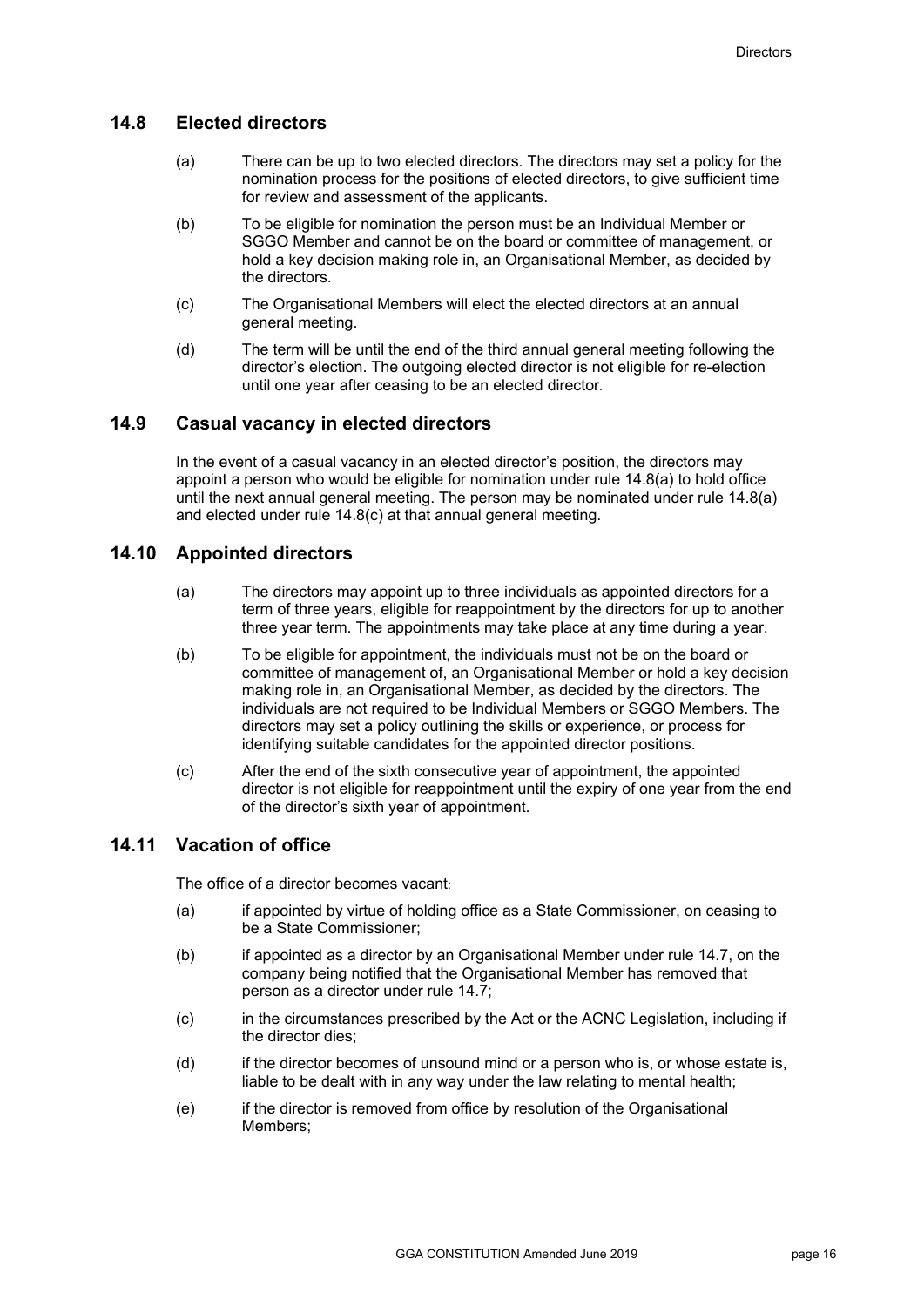- (f) if the director fails to attend meetings of the directors for at least four consecutive meetings or at least four meetings over a period of 12 months without leave of absence, unless the directors subsequently decide to grant a leave of absence;
- (g) if the director resigns by written notice to the company; or
- (h) if the director is appointed as Acting Chief Commissioner or Acting Chair and was not a director prior to being appointed to that role, upon the appointment of a new Chief Commissioner or new Chair (as appropriate).

#### **14.12 Regulations**

The directors may make, amend, change in any way and revoke regulations, rules and policies for governance, procedures, operations and rights or requirements as the directors decide is in the interests of the company. All members will be bound by the regulations, rules and policies.

#### **14.13 Directors may contract with the company and hold other offices**

- (a) The directors may make regulations requiring the disclosure of interests that a director, and any person considered by the directors as related to or associated with the director, may have in any matter concerning the company or a related body corporate. Any regulations made under this constitution bind all directors but no act, transaction, agreement, instrument, resolution or other thing with a third party is invalid or voidable only because a director fails to comply with the regulations.
- (b) A director who has a material personal interest in a matter that is being considered at a directors' meeting must not:
	- (1) be present while the matter is being considered at the meeting; or
	- (2) vote on the matter.
- (c) A director is not disqualified from contracting or entering into an arrangement with the company as vendor, purchaser or in another capacity, merely because the director holds office as a director or because of the fiduciary obligations arising from that office.
- (d) A contract or arrangement entered into by or on behalf of the company in which a director is in any way interested is not invalid or voidable merely because the director holds office as a director or because of the fiduciary obligations arising from that office.
- (e) A director who is interested in any arrangement involving the company is not liable to account to the company for any profit realised under the arrangement merely because the director holds office as a director or because of the fiduciary obligations arising from that office, provided that the director complies with the disclosure requirements applicable to the director under any regulations adopted by the directors, and under the Act or ACNC Legislation regarding that interest.
- (f) A director may hold any other office or position (except Auditor) in the company or any related body corporate in conjunction with the person's directorship and may be appointed to that office or position on terms (including remuneration and tenure) the directors decide.
- (g) A director may be or become a director or other officer of, or interested in, any related body corporate or any other body corporate associated with the company, and, with the consent of the directors of the company, need not account to the company for any remuneration or other benefits the director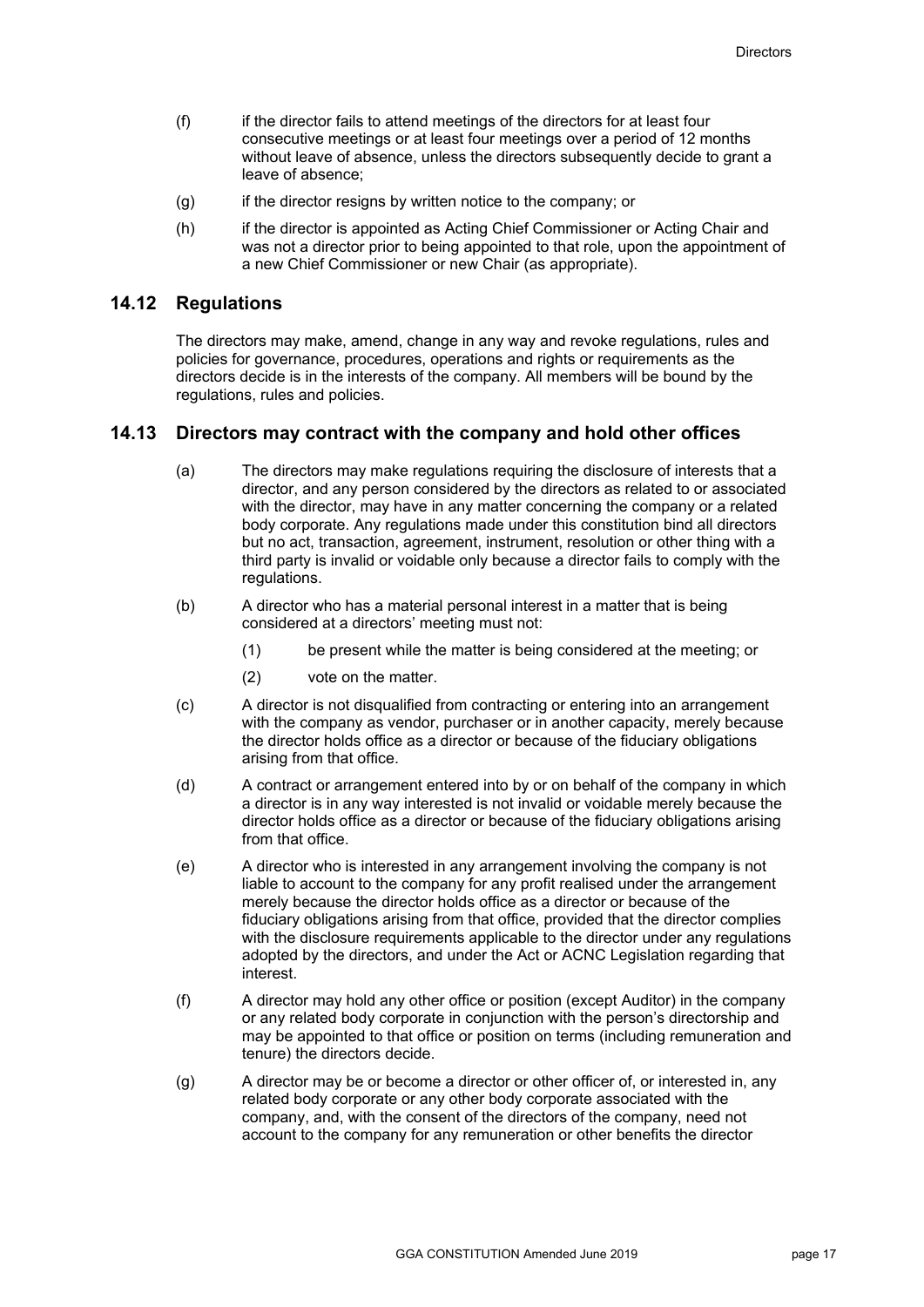receives as a director or officer of, or from having an interest in, that body corporate.

(h) The directors may exercise the voting rights conferred by shares in any body corporate held or owned by the company in the manner in all respects that they think fit.

#### **14.14 Proceedings of directors**

- (a) The directors may meet together and adjourn and otherwise regulate their meetings as they think fit.
- (b) The contemporaneous linking together by telephone or other electronic means of a sufficient number of the directors to constitute a quorum constitutes a meeting of the directors. All the provisions in this constitution relating to meetings of the directors apply, so far as they can and with any necessary changes, to meetings of the directors by telephone or other electronic means.
- (c) A director who takes part in a meeting by telephone or other electronic means is taken to be present in person at the meeting.
- (d) A meeting by telephone or other electronic means is taken as held at the place decided by the chair of the meeting, as long as at least one of the directors involved was at that place for the duration of the meeting.
- (e) If, before or during the meeting, any technical difficulty occurs as a result of which one or more directors cease to participate, the chair may adjourn the meeting until the difficulty is remedied or may, where a quorum of directors remains present, continue with the meeting.

#### **14.15 Convening meetings of directors**

- (a) Any meeting of the directors convened in accordance with the requirements of this rule 14 is a meeting of directors for the purposes of this constitution.
- (b) A director may convene a meeting of the directors whenever he or she thinks fit.
- (c) A secretary must, on the requisition of a director, convene a meeting of the directors.

#### **14.16 Notice of meetings of directors**

- (a) Subject to this constitution, notice of a meeting of directors must be given to each person who is at the time of giving the notice a director, except a director on leave of absence approved by the directors.
- (b) A notice of a meeting of directors:
	- (1) must specify the time and place of the meeting;
	- (2) need not state the nature of the business to be transacted at the meeting;
	- (3) may be given immediately before the meeting; and
	- (4) may be given in person or by post, telephone, fax or other electronic means.
- (c) A director may waive notice of a meeting of directors by notifying the company to that effect in person or by post, telephone, fax or other electronic means.
- (d) The non-receipt of notice of a meeting of directors by, or a failure to give notice of a meeting of directors to, a director does not invalidate any thing done or resolution passed at the meeting if: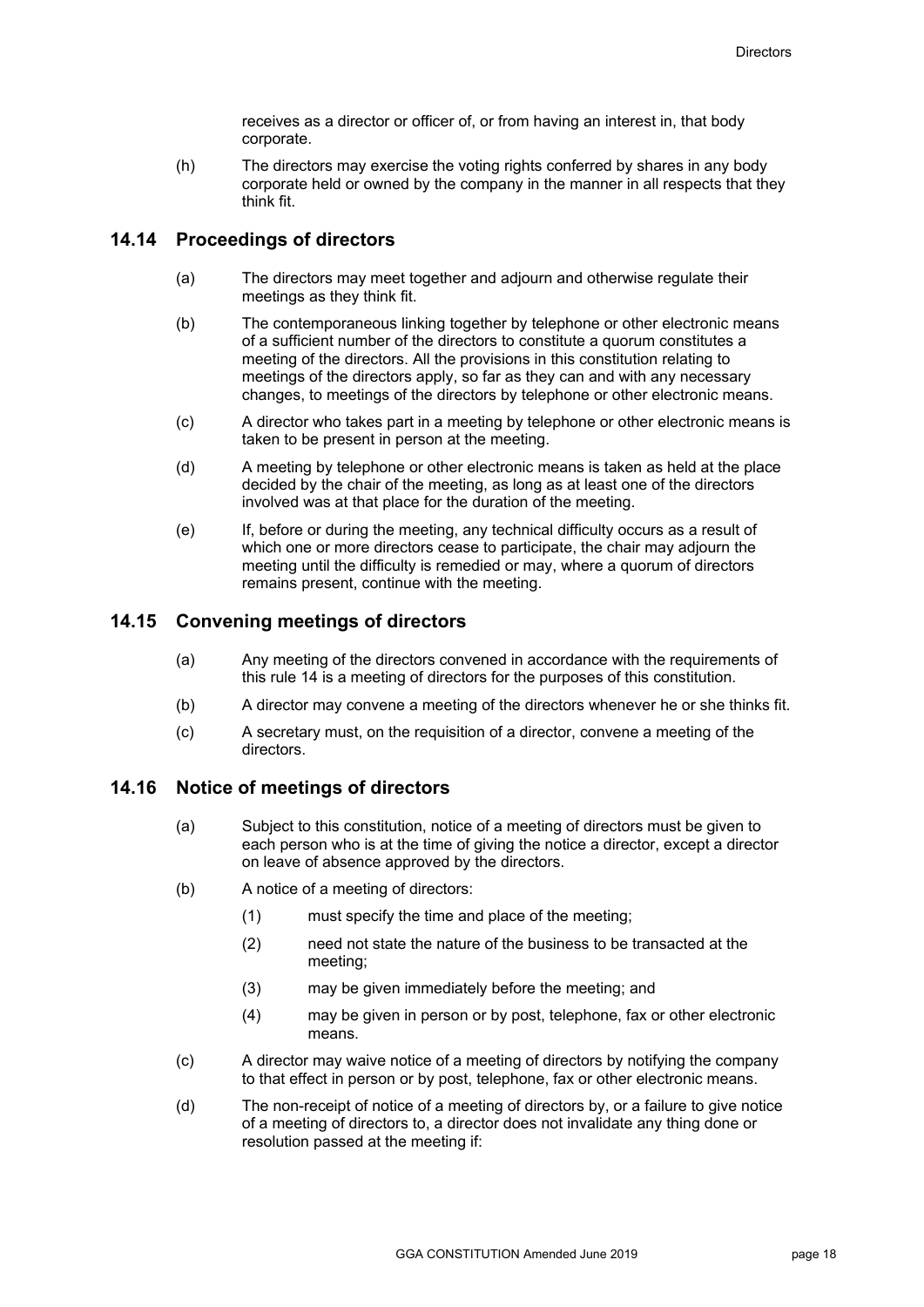- (1) the non-receipt or failure occurred by accident or error;
- (2) the director has waived or waives notice of that meeting under rule 14.16(c) before or after the meeting;
- (3) the director has notified or notifies the company of the director's agreement to that thing or resolution personally or by post, telephone, fax or other electronic means before or after the meeting; or
- (4) the director attended the meeting.
- (e) Attendance by a person at a meeting of directors waives any objection which that person may have to a failure to give notice of the meeting.

#### **14.17 Quorum at meetings of directors**

- (a) No business may be transacted at a meeting of directors unless a quorum of directors is present at the time the business is dealt with.
- (b) A quorum consists of two thirds of the directors entitled to vote and be present at the time of the meeting.
- (c) If there is a vacancy in the office of a director then, subject to rule 14.17(d), the remaining directors may act.
- (d) If the number of directors in office at any time is not sufficient to constitute a quorum, or is less than the minimum number of directors fixed under this constitution, the remaining directors or the Organisational Member concerned must act as soon as possible to appoint additional directors, as required, and, until that has happened, the directors may only act if and to the extent that there is an emergency requiring them to act.

#### **14.18 Chair of directors**

- (a) The Chair must preside as Chair at each meeting of directors if present within 15 minutes after the time appointed for the meeting and willing to act.
- (b) If both the conditions in rule 14.18(a) have not been met, the Deputy Chair as may have been appointed by the directors, must preside as chair of the meeting if present within 15 minutes after the time appointed for the meeting and willing to act.
- (c) If both conditions in rule 14.18(b) have not been met, the directors present must appoint one of the directors as chair of the meeting.

#### **14.19 Decisions of directors**

- (a) A meeting of directors at which a quorum is present may exercise all the powers and discretions vested in or exercisable by the directors under this constitution.
- (b) Questions arising at a meeting of directors must be decided by a majority of votes cast by the directors present and entitled to vote. Such a decision is for all purposes a decision of the directors. Each director entitled to vote has one vote.
- (c) Where the votes on a proposed resolution are equal:
	- (1) the chair of the meeting does not have a second or casting vote; and
	- (2) the proposed resolution is taken as lost.

#### **14.20 Written resolutions of directors**

(a) A resolution is taken to have been passed by a meeting of directors if: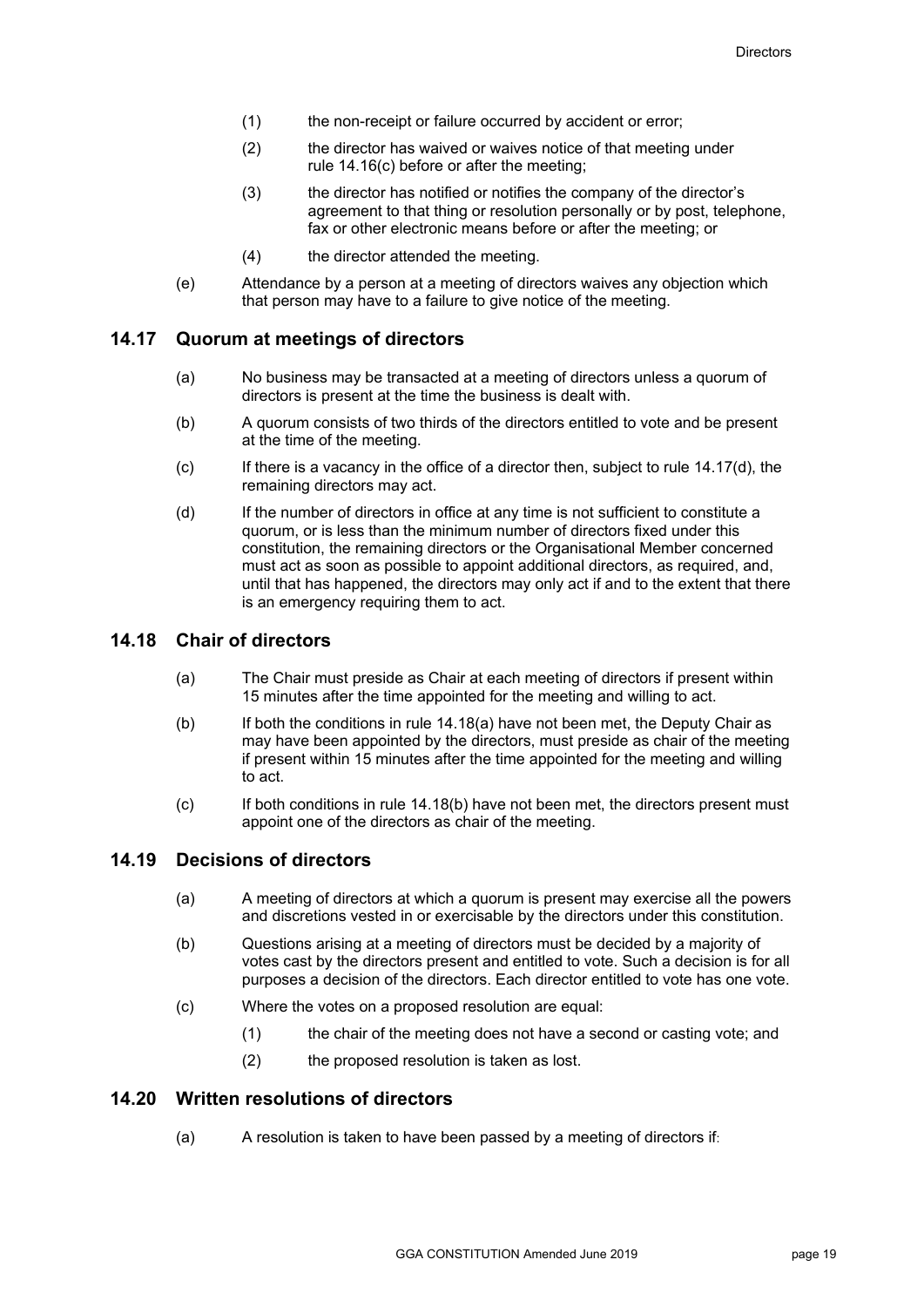- (1) all of the directors (other than any director on leave of absence approved by the directors, any director who disqualifies himself or herself from considering the resolution in question and any director who would be prohibited by the Act from voting on the resolution in question) sign or consent to a written resolution; and
- (2) the directors who sign or consent to the resolution would have constituted a quorum at a meeting of directors held to consider that resolution.
- (b) A director may consent to a resolution by:
	- (1) signing the document containing the resolution (or a copy of that document);
	- (2) giving to the company at its registered office a written notice (including by fax or other electronic means) addressed to the secretary or to the Chair signifying assent to the resolution and either setting out its terms or otherwise clearly identifying them; or
	- (3) telephoning the secretary or the Chair and signifying assent to the resolution and clearly identifying its terms.

#### **14.21 Minutes of meetings and minutes of resolutions**

- (a) The directors must ensure minutes of proceedings and resolutions of general meetings and of meetings of directors (including committees of directors) are recorded in books kept for the purpose, within one month after the relevant meeting is held.
- (b) The directors must ensure minutes of resolutions passed by directors (and committees of directors) without a meeting are recorded in books kept for the purpose, within one month after the resolution is passed.
- (c) The minutes of a meeting must be signed within a reasonable time by the chair of the meeting or the chair of the next meeting.

#### **14.22 Committees**

The directors may establish:

- (1) committees of the board of which at least 40% of the members are directors;
- (2) sub-committees of the board consisting of directors and other individuals; and
- (3) advisory committees consisting of directors and other individuals.
- (b) The directors may appoint and remove, or make provision for the appointment and removal of, members of committees, sub-committees and advisory committees.
- (c) The directors may disband a committee at any time.
- (d) The functions of each committee will be decided by the directors, however, an advisory committee may only make recommendations to the directors whereas, the directors may delegate any of their powers to a committee or subcommittee.
- (e) A committee or sub-committee to which any powers have been delegated must exercise the powers delegated in accordance with any directions given by the directors.
- (f) The directors must specify: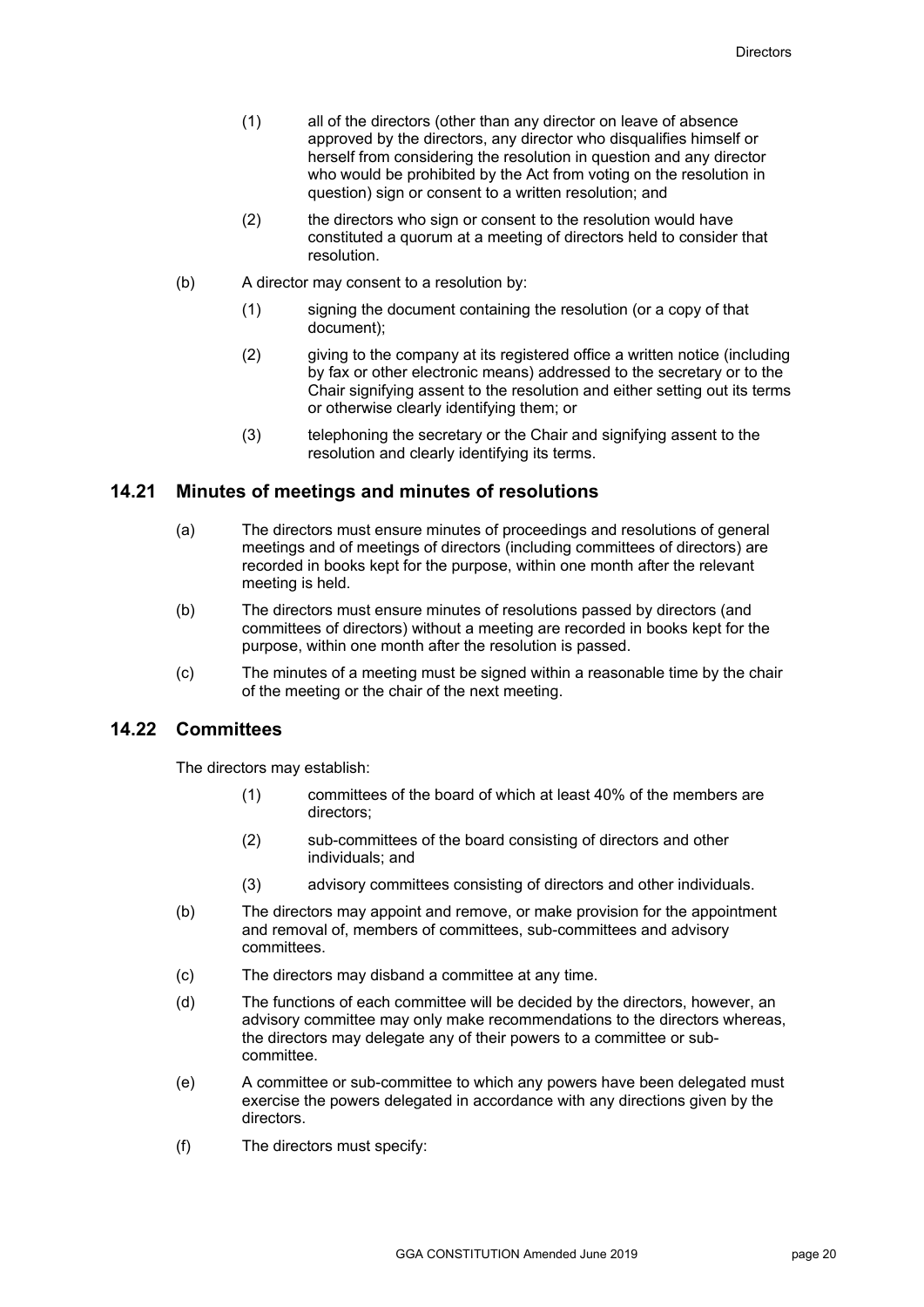- (1) the manner in which proceedings of any committee are to be conducted;
- (2) the matters which any committee must consider in carrying out its functions; and
- (3) any other matters concerning the committee or its functions that the directors decide.
- (g) The provisions of this constitution that apply to meetings and resolutions of directors apply, so far as they can and with any necessary changes, to meetings and resolutions of a committee.

#### **14.23 Delegation to individual directors**

- (a) The directors may delegate any of their powers to one director.
- (b) A director to whom any powers have been delegated must exercise the powers delegated in accordance with any directions given by the directors.

#### **14.24 Validity of acts**

An act done by a person acting as a director, a meeting of directors, or a committee of directors attended by a person acting as a director, is not invalidated merely because of one of the following circumstances, if that circumstance was not known by the person, the directors or the committee (as applicable) when the act was done:

- (a) a defect in the appointment of the person as a director;
- (b) the person being disqualified to be a director or having vacated office; or
- (c) the person not being entitled to vote.

# 15 Executive officers

- (a) A reference in this rule 15 to an executive officer is a reference to the Chief Executive Officer (as appointed by the directors), secretary or assistant secretary.
- (b) The appointment of an executive officer may be for the period, at the remuneration and on the conditions that the directors think fit.
- (c) Subject to any contract between the company and the relevant executive officer, an executive officer may be removed or dismissed by the directors at any time, with or without cause.
- (d) The directors may:
	- (1) confer on an executive officer the powers, discretions and duties (including any powers, discretions and duties vested in or exercisable by the directors) they think fit in accordance with the Act;
	- (2) withdraw, suspend or vary any of the powers, discretions and duties conferred on an executive officer; and
	- (3) authorise the executive officer to delegate all or any of the powers, discretions and duties conferred on him or her.
- (e) Executive officers have the right to attend and speak at meetings of the directors, subject to the control of the chair of the meeting, but do not have the right to vote.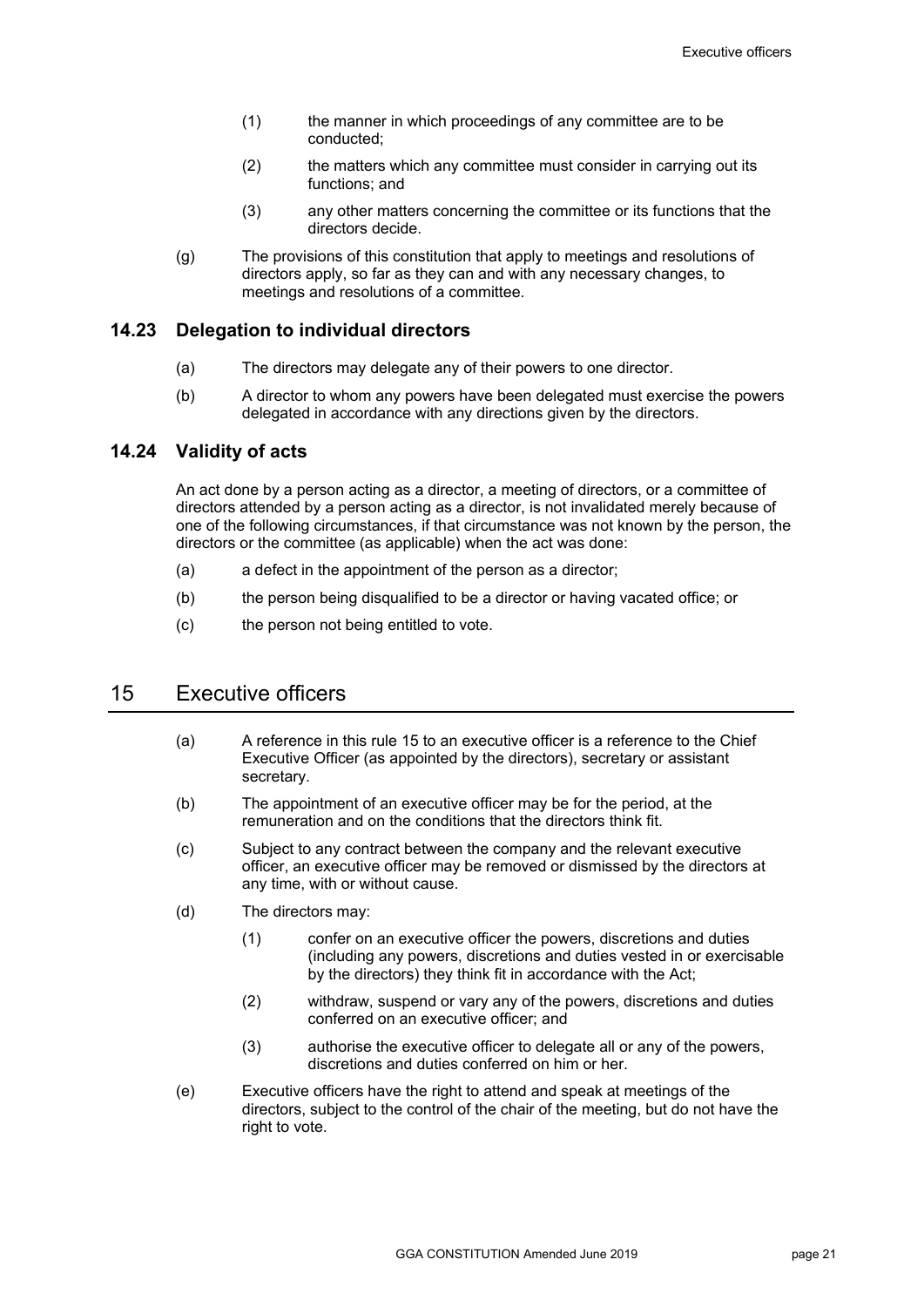# 16 Indemnity and insurance

#### **16.1 Persons to whom the indemnity and insurance apply**

The indemnity and insurance referred to in this rule 16 apply to Indemnified Officers.

#### **16.2 Indemnity**

- (a) The company must indemnify, on a full indemnity basis and to the full extent permitted by law, each Indemnified Officer against all losses or liabilities (including costs and expenses) incurred by the person as an officer of the company.
- (b) This indemnity:
	- (1) is a continuing obligation and is enforceable by an Indemnified Officer even though that person has ceased to be an officer o the company; and
	- (2) operates only to the extent that the loss or liability in question is not covered by insurance.

#### **16.3 Insurance**

The company may, to the extent permitted by law, purchase and maintain insurance; or pay or agree to pay a premium for insurance, for any Indemnified Officer against any liability incurred by the person as an officer of the company where the directors consider it appropriate to do so.

#### **16.4 Savings**

Nothing in this rule 16:

- (a) affects any other right or remedy that an Indemnified Officer may have in respect of any loss or liability referred to in this indemnity or insurance; or
- (b) limits the capacity of the company to indemnify or provide or pay for insurance for any person to whom this rule 16 does not apply.

# 17 Auditor

The company must appoint a properly qualified Auditor whose duties will be regulated in accordance with the Act.

#### 18 Notices

#### **18.1 Notices by the company to members**

The company may give notices, including a notice of general meeting to a member:

- (a) personally;
- (b) by sending it by post to the address for the member in the register of members or the alternative address (if any) nominated by the member; or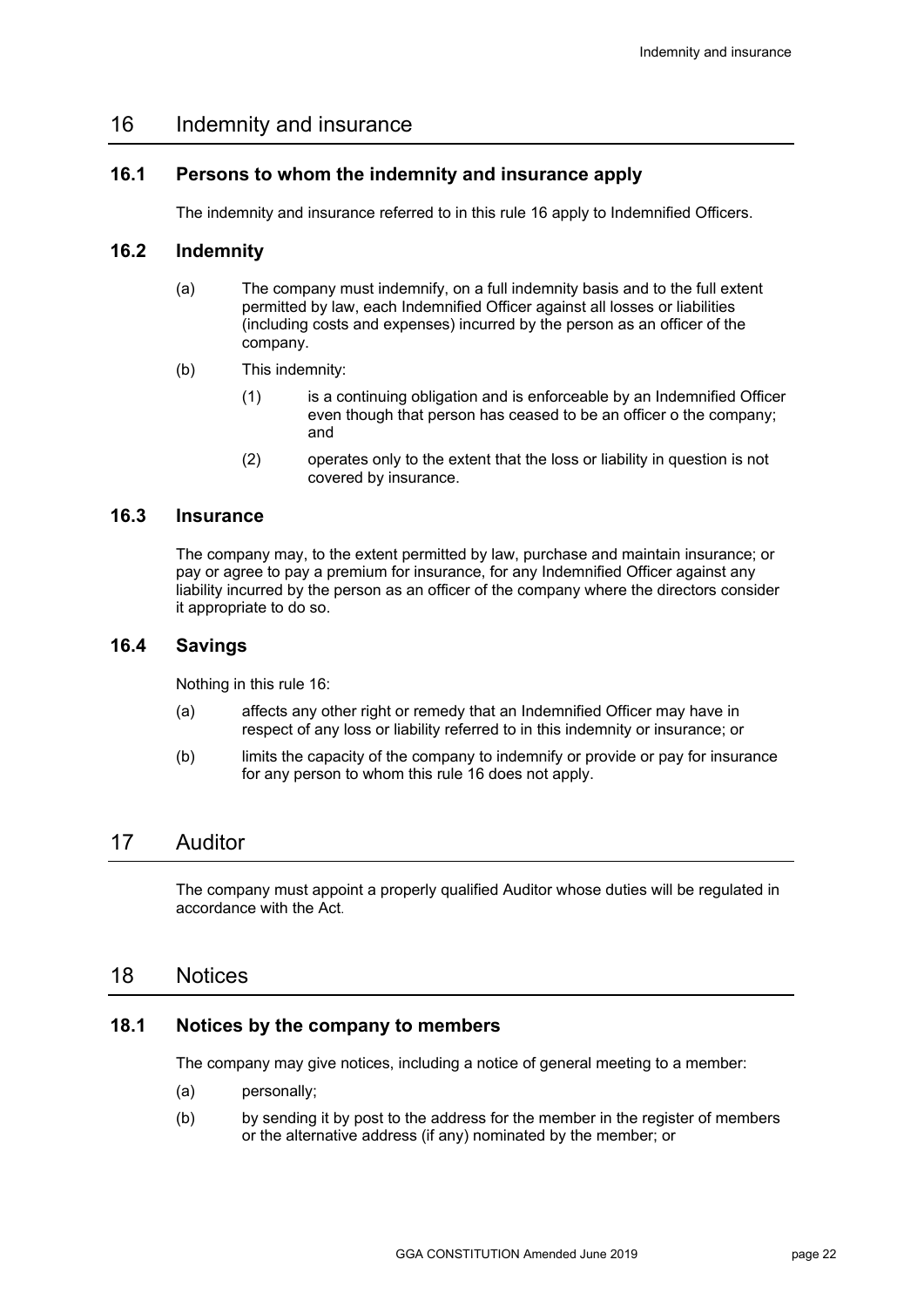(c) by sending it to the fax number or electronic address (if any) nominated by the member.

#### **18.2 Notices by the company to directors**

Subject to this constitution, a notice may be given by the company to any director by:

- (a) serving it personally at the director's usual residential or business address;
- (b) sending it by post in a prepaid envelope to the director's usual residential or business address; or
- (c) by electronic means or fax to such electronic address or fax number, as the director has supplied to the company for giving notices.

#### **18.3 Notices by member or directors to the company**

Subject to this constitution, a notice may be given by a member or director to the company by:

- (a) serving it on the company at the registered office of the company;
- (b) sending it by post in a prepaid envelope to the registered office of the company; or
- (c) by fax or electronic means to the principal fax number or the principal electronic address of the company at its registered office.

#### **18.4 Time of service**

- (a) Where a notice is sent by post, service of the notice is to be taken to be effected if a prepaid envelope containing the notice is properly addressed and placed in the post and to have been effected:
	- (1) in the case of a notice of a general meeting, seven days after the date of its posting; or
	- (2) in any other case, at the time at which the letter would be delivered in the ordinary course of post.
- (b) Where a notice is sent by fax, service of the notice is to be taken to be effected if the correct fax number appears on the fax report generated by the sender's fax machine and to have been effected at the time the fax is sent.
- (c) Where a notice is sent by electronic means by electronic messaging system that contains a delivery verification function, service of the notice is to be taken to be effected on the generation by the electronic messaging system of a delivery verification notice or log entry, or other confirmation.
- (d) Where notice is sent by electronic means by electronic mail or other electronic messaging system (other than those referred to in rule 18.4(c)), service of the notice is to be taken to be effected on the delivery to:
	- (1) where the addressee is a natural person, the addressee's electronic mail or electronic messaging system account; or
	- (2) where the addressee is a corporation, the corporation's computer systems.
- (e) If service under rules  $18.4(b)$ ,  $18.4(c)$  and  $18.4(d)$  is on a day which is not a Business Day or is after 4.00pm (addressee's time), the notice is regarded as having been received at 9.00am on the next following Business Day.
- (f) For the purposes of rule 18.4(e), **Business Day** means a day that is not a Saturday, Sunday or a public holiday or bank holiday in the place concerned.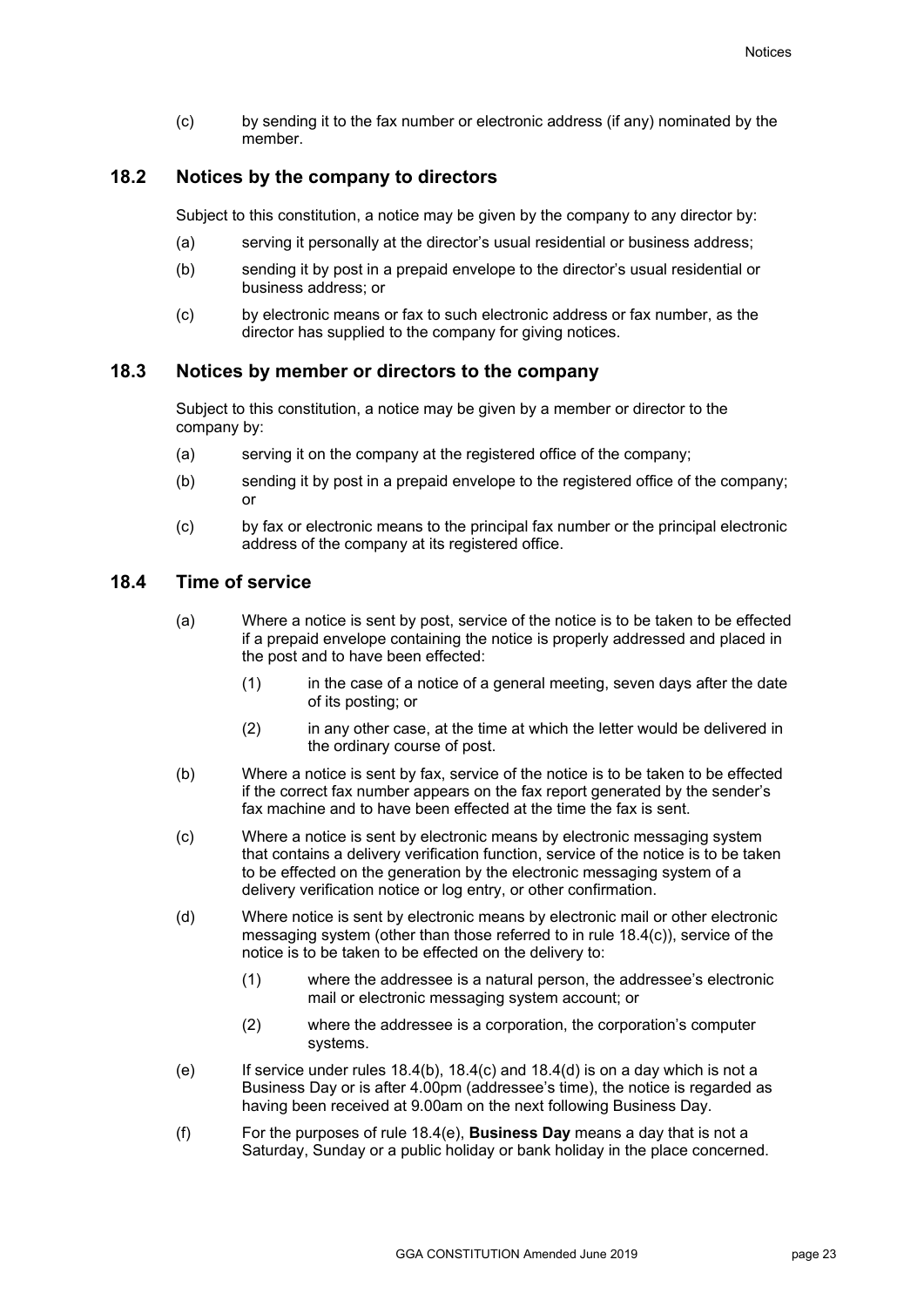### **18.5 Other communications and documents**

Rules 18.1 to 18.4 (inclusive) apply, so far as they can and with any necessary changes, to the service of any communication or document.

#### **18.6 Notices in writing**

A reference in this constitution to a written notice includes a notice given by fax or electronic transmission or any other form of written communication.

# 19 Definitions and interpretation

#### **19.1 Definitions**

The meanings of the terms used in this constitution are set out below.

| Term                                     | <b>Meaning</b>                                                                                                                                                                                  |  |  |
|------------------------------------------|-------------------------------------------------------------------------------------------------------------------------------------------------------------------------------------------------|--|--|
| <b>ACNC Legislation</b>                  | includes:<br>Australian Charities and Not-for-profits Commission Act 2012 (Cth); and<br>1<br>Australian Charities and Not-for-profits Commission Regulation 2013<br>2<br>$(Cth)$ .              |  |  |
| Act                                      | the Corporations Act 2001 (Cth).                                                                                                                                                                |  |  |
| <b>Auditor</b>                           | the auditor of the company.                                                                                                                                                                     |  |  |
| Chair                                    | The person appointed to this position by the directors                                                                                                                                          |  |  |
| <b>Chief Commissioner</b>                | the person appointed to this position by the directors.                                                                                                                                         |  |  |
| <b>Commissioner</b>                      | the Commissioner of Taxation, a Second Commissioner of Taxation or a<br>Deputy Commissioner of Taxation for the purposes of ITAA 97.                                                            |  |  |
| <b>Deductible</b><br><b>Contribution</b> | a contribution of money or property as described in item 7 or item 8 of the<br>table in section 30-15 of the ITAA 97 in relation to a fundraising event held for<br>the purpose of the company. |  |  |
| Gift                                     | a gift of money or property as described in item 1 of the table in section 30-15<br>of the ITAA 97 for the purpose of the company.                                                              |  |  |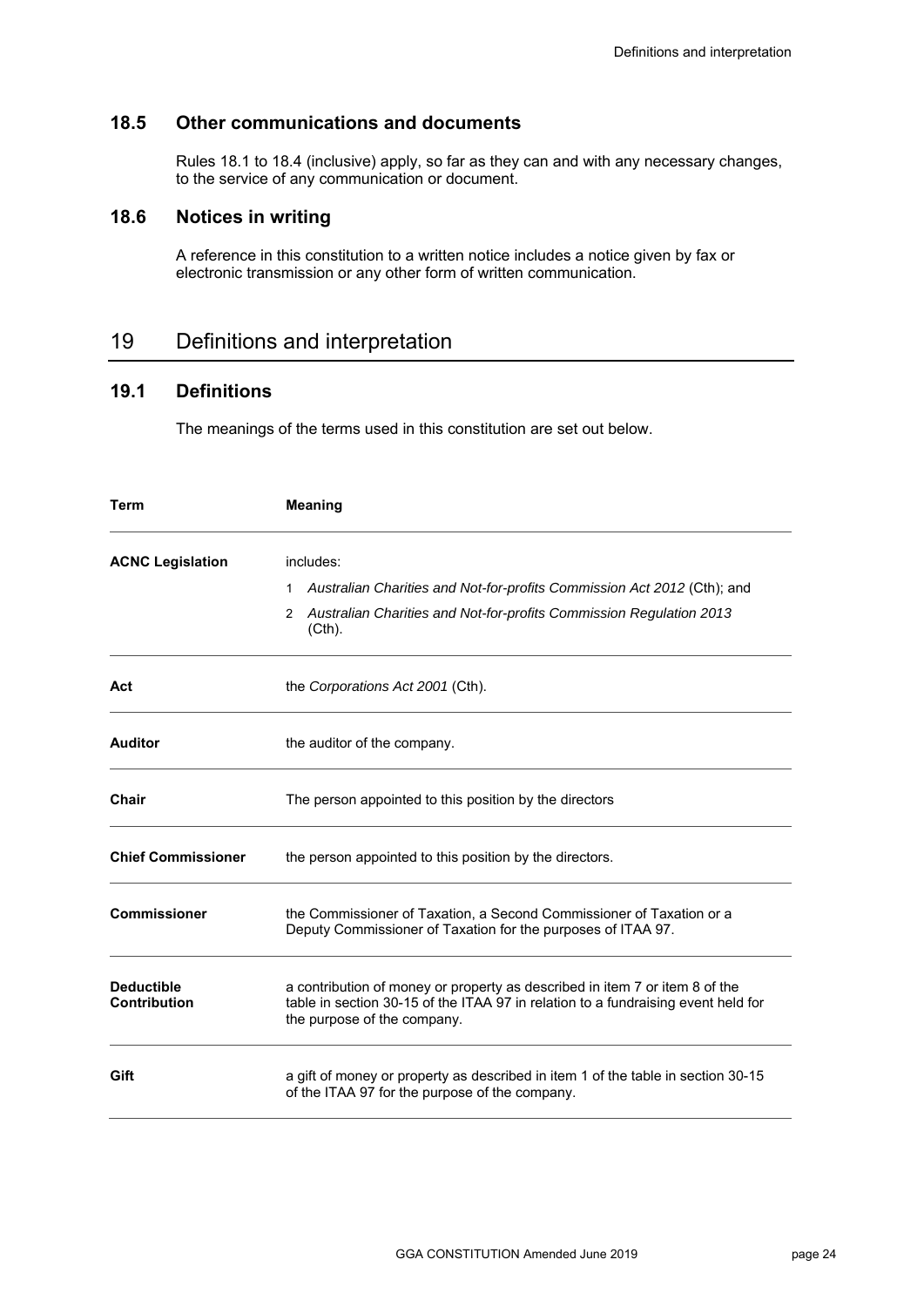| Term                                            | <b>Meaning</b>                                                                                                                 |  |  |  |
|-------------------------------------------------|--------------------------------------------------------------------------------------------------------------------------------|--|--|--|
| <b>Indemnified Officer</b>                      | each person who is or has been a director or executive officer (within the<br>1.<br>meaning of rule 15(a)) of the company; and |  |  |  |
|                                                 | any other officers or former officers of the company as the directors in<br>2<br>each case decide.                             |  |  |  |
| <b>ITAA 97</b>                                  | the Income Tax Assessment Act 1997 (Cth).                                                                                      |  |  |  |
| member                                          | Individual Member and Organisational Member.                                                                                   |  |  |  |
| <b>Registered Address</b>                       | a member's address as notified to the company by the member and recorded<br>in the company's records.                          |  |  |  |
| <b>Public Responsible</b>                       | an individual who:                                                                                                             |  |  |  |
| Person                                          | performs a significant public function;<br>1                                                                                   |  |  |  |
|                                                 | 2 is a member of a professional body having a code of ethics or rules of<br>conduct;                                           |  |  |  |
|                                                 | is officially charged with spiritual functions by a religious institution;<br>3                                                |  |  |  |
|                                                 | is a director of a company whose shares are listed on the Australian<br>4<br>Securities Exchange;                              |  |  |  |
|                                                 | has received formal recognition from government for services to the<br>5<br>community, or                                      |  |  |  |
|                                                 | is approved as a Responsible Person by the Commissioner.<br>6                                                                  |  |  |  |
| <b>Reviewer</b>                                 | the reviewer of the company.                                                                                                   |  |  |  |
| secretary                                       | the person consenting to be and appointed as secretary by the directors as<br>required under Part 2D.4 of the Act.             |  |  |  |
| <b>SGGO</b>                                     | State Girl Guide Organisation.                                                                                                 |  |  |  |
| <b>SGGO Members</b>                             | all fully paid up and voting members of the Organisational Members.                                                            |  |  |  |
| <b>State Commissioner</b>                       | the state commissioner of a State Girl Guide Organisation.                                                                     |  |  |  |
| <b>State Girl Guide</b><br><b>Organisations</b> | 1<br>Girl Guides Association (New South Wales) t/as Girl Guides NSW<br>& ACT and Girl Guides Association of New South Wales    |  |  |  |
|                                                 | 2<br>Guides Queensland t/as Girl Guides Queensland                                                                             |  |  |  |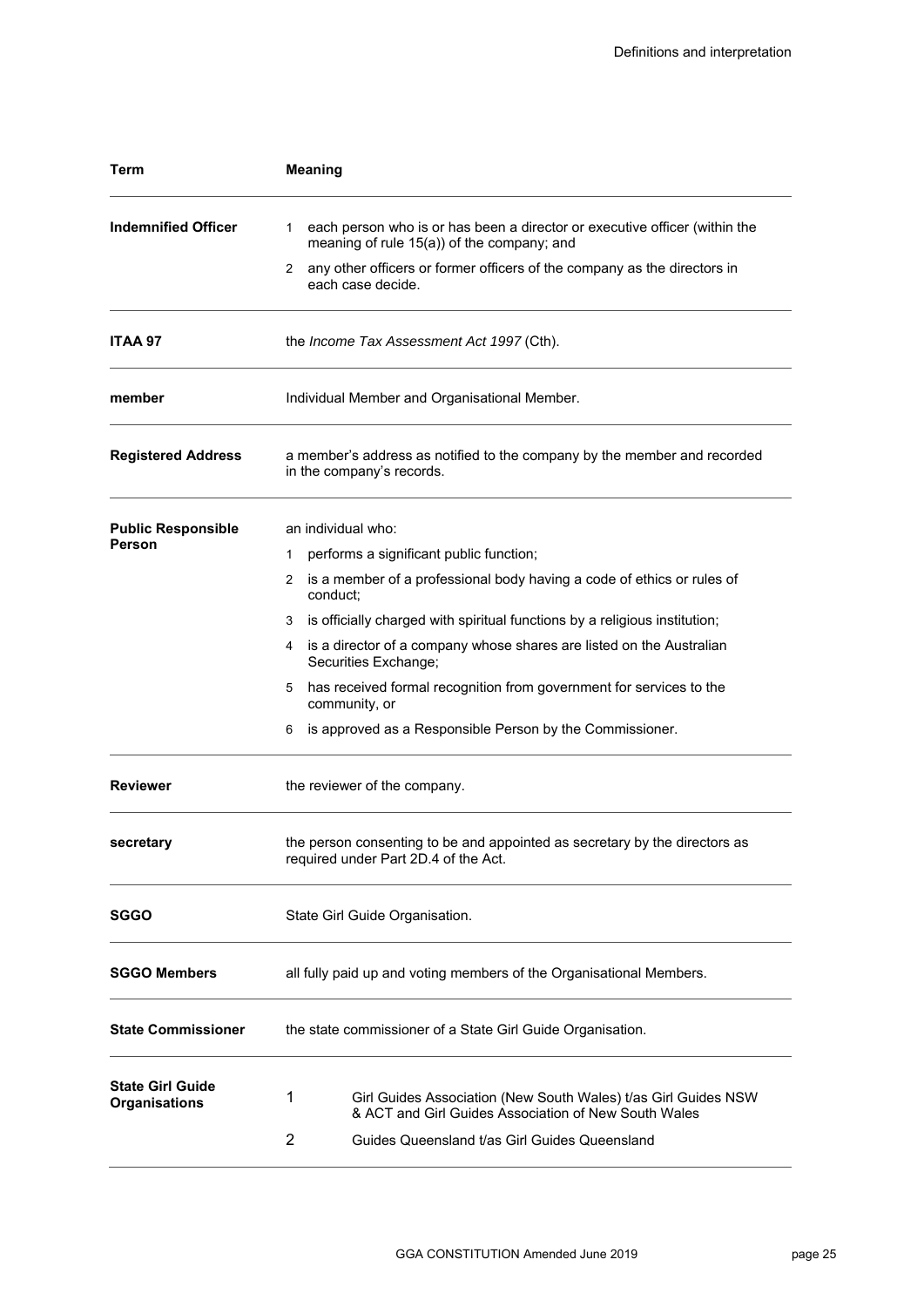| Term               | <b>Meaning</b>                                                                                                                    |                                                                                  |  |  |  |
|--------------------|-----------------------------------------------------------------------------------------------------------------------------------|----------------------------------------------------------------------------------|--|--|--|
|                    | 3                                                                                                                                 | Girl Guides Association (Tasmania) t/as Girl Guides Tasmania                     |  |  |  |
|                    | 4                                                                                                                                 | Girl Guides South Australia Incorporated                                         |  |  |  |
|                    | 5                                                                                                                                 | Girl Guides Western Australia Incorporated t/as Girl Guides<br>Western Australia |  |  |  |
|                    | 6                                                                                                                                 | Girl Guides Association of Victoria t/as Girl Guides Victoria                    |  |  |  |
|                    | 7                                                                                                                                 | Girl Guides NT Incorporated                                                      |  |  |  |
|                    | any other association or amalgamation or entity approved by the directors<br>which may replace one or more of the above entities. |                                                                                  |  |  |  |
| The Law            | As a Guide I will strive to:                                                                                                      |                                                                                  |  |  |  |
|                    | Respect myself and others                                                                                                         |                                                                                  |  |  |  |
|                    | Be considerate, honest and trustworthy                                                                                            |                                                                                  |  |  |  |
|                    | Be friendly to others                                                                                                             |                                                                                  |  |  |  |
|                    | Make choices for a better world                                                                                                   |                                                                                  |  |  |  |
|                    | Use my time and abilities wisely                                                                                                  |                                                                                  |  |  |  |
|                    | Be thoughtful and optimistic                                                                                                      |                                                                                  |  |  |  |
|                    |                                                                                                                                   | Live with courage and strength                                                   |  |  |  |
| <b>The Promise</b> | I promise that I will do my best                                                                                                  |                                                                                  |  |  |  |
|                    |                                                                                                                                   | To be true to myself and develop my beliefs                                      |  |  |  |
|                    |                                                                                                                                   | To serve my community and Australia                                              |  |  |  |
|                    |                                                                                                                                   | And live by the Guide Law                                                        |  |  |  |
| <b>WAGGGS</b>      |                                                                                                                                   | the World Association of Girl Guides and Girl Scouts.                            |  |  |  |

# **19.2 Interpretation**

In this constitution:

- (a) references to notices include formal notices of meeting and all documents and other communications from the company to its members;
- (b) a reference to any legislation or a provision of any legislation includes any amendment to that legislation or provision, any consolidation or replacement of that legislation or provision and any subordinate legislation made under that legislation;
- (c) a reference to a member present at a general meeting is a reference to a member present in person or by proxy, attorney or representative;
- (d) a reference to a person includes a reference to a legal entity and specifically includes a State Girl Guide Organisation;